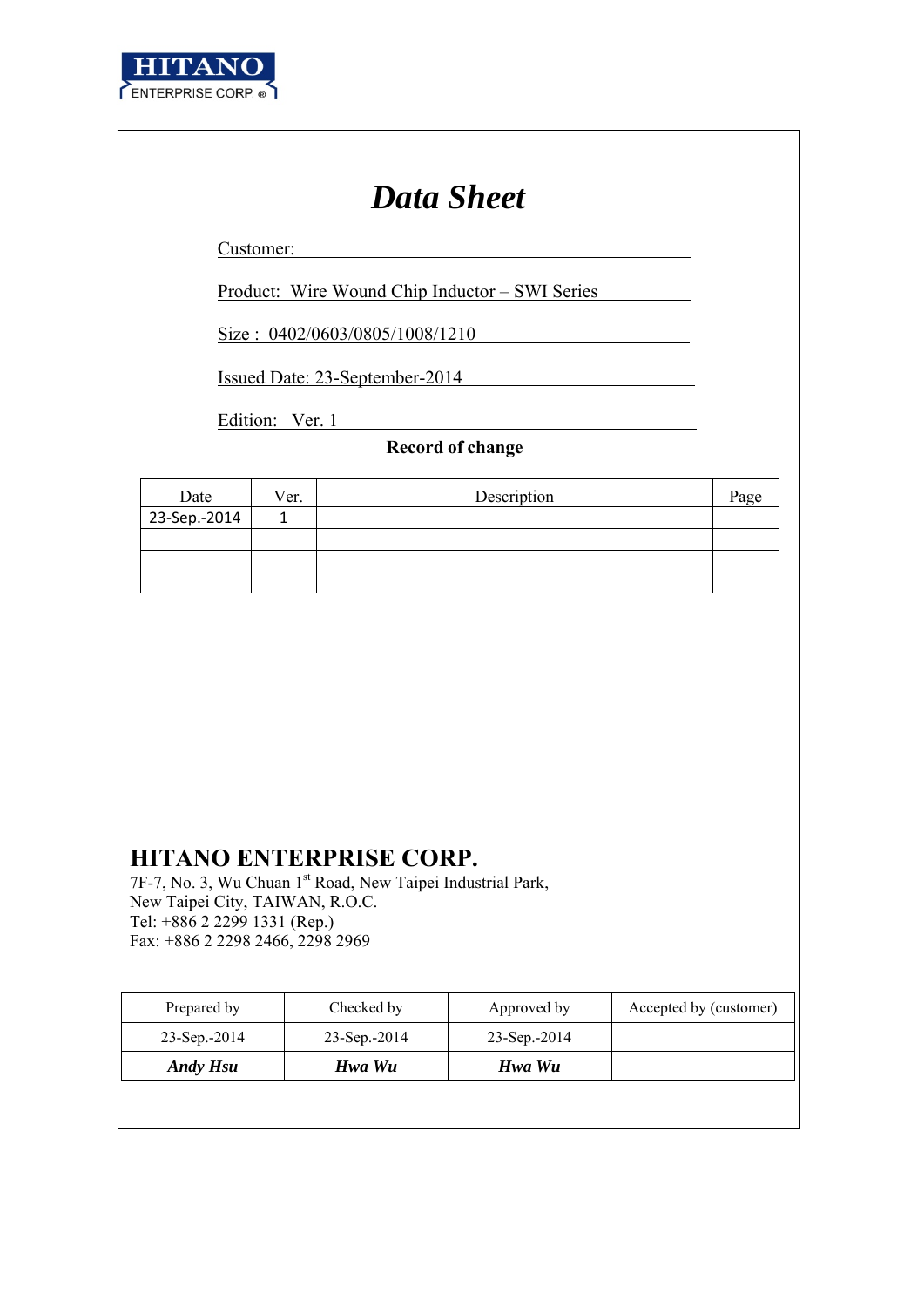

## **WIRE WOUND CHIP INDUCTOR SWI SERIES Introductions**

The SWI series are chip inductors widely used in the communication applications such as cellular phones, pagers ,and other electronic devices. The wire wound features advance in higher self resonate frequency, better Q factor, and much more stable performance.

### **Features**

- \* Excellent solderability and resistance to soldering heat.<br>\* Suitable for flow and reflow soldering.
- Suitable for flow and reflow soldering.
- \* Good dimensions, high reliability, and easy surface mount assembly.
- \* At least 3 types of materials provide wide range of inductance value for flexible needs.

**Ceramic type** : For lower inductance with high Q factor at high frequency and stable circuit requirement.

**Ferrite type** : For higher inductance at lower frequency circuit requirement.

**High Current** : For high current required circuit requirement

### **Chip Dimension**



| Size                      | Length $(L)$       | Width (W)          | Thickness (T)      | Terminal (S)                                                                                           | Ceramic Type |                                             |      | Ferrite Type   |                   |
|---------------------------|--------------------|--------------------|--------------------|--------------------------------------------------------------------------------------------------------|--------------|---------------------------------------------|------|----------------|-------------------|
| (inch)<br>mm              | (inch)<br>mm       | (inch)<br>mm       | (inch)<br>mm       | (inch)<br>mm                                                                                           | mm           | $L1(Ref.)$ W1(Ref.) L1(Ref.) W1(Ref.)<br>mm | mm   | mm             | (t1)<br>(Ref.) mm |
| <b>SWI 0402</b><br>(1005) | $1.00 \pm 0.20$    | $0.50 \pm 0.20$    | $0.50 \pm 0.10$    | $(0.039 \pm 0.008)$ $(0.020 \pm 0.008)$ $(0.020 \pm 0.004)$ $(0.0098 \pm 0.004)$<br>0.25<br>$\pm$ 0.10 | 0.60         | 0.48                                        |      |                |                   |
| <b>SWI 0603</b><br>(1608) | $\pm$ 0.20<br>1.60 | 1.05<br>$\pm$ 0.20 | 1.05<br>$\pm$ 0.20 | $(0.063 \pm 0.008)$ $(0.041 \pm 0.008)$ $(0.041 \pm 0.008)$ $(0.014 \pm 0.004)$<br>0.35<br>$\pm$ 0.10  | 0.80         | 0.95                                        |      |                |                   |
| <b>SWI 0805</b><br>(2012) | $2.00 \pm 0.20$    | $1.25 \pm 0.20$    | $1.20 \pm 0.20$    | $(0.080 \pm 0.008)$ $(0.050 \pm 0.008)$ $(0.048 \pm 0.008)$ $(0.016 \pm 0.004)$<br>$0.40 \pm 0.10$     | 1.10         | 1.15                                        | 1.20 | $0.95 - 1.2$   |                   |
| <b>SWI 1008</b><br>(2520) | $\pm$ 0.20<br>2.50 | 2.00<br>$\pm$ 0.20 | $1.60 \pm 0.20$    | $(0.098 \pm 0.008)$ $(0.063 \pm 0.008)$ $(0.063 \pm 0.008)$ $(0.020 \pm 0.004)$<br>0.50<br>$\pm$ 0.10  | 1.40         | 1.90                                        | 1.40 | $1.6 \sim 1.9$ |                   |
| <b>SWI 1210</b><br>(3225) | 3.20<br>$\pm$ 0.20 | 2.50<br>$\pm$ 0.20 | 2.20<br>$\pm$ 0.20 | $(0.126 \pm 0.008)$ $(0.098 \pm 0.008)$ $(0.087 \pm 0.008)$ $(0.020 \pm 0.004)$<br>0.50<br>$\pm$ 0.10  | 2.05         | 2.10                                        | 2.10 | 2.40           |                   |

### **Part Numbering**

| <b>SWI</b>    | 0603 | C                |                | 3N <sub>3</sub>   | J                 |                      |
|---------------|------|------------------|----------------|-------------------|-------------------|----------------------|
| <b>SERIES</b> | SIZE | <b>MATERIAL</b>  | <b>PACKAGE</b> | <b>INDUCTANCE</b> | <b>TOLERANCE</b>  | <b>INTERNAL CODE</b> |
| Wire Wound    | 0402 | C = Ceramic      | T= Tape&Reel   | $3N3 = 3.3nH$     | $B = \pm 0.15$ nH |                      |
|               | 0603 | $F = Ferrite$    |                | $33N = 33nH$      | $S = \pm 0.30$ nH |                      |
|               | 0805 | H = High Current |                | R33= 0.33uH       | $G = \pm 2\%$     |                      |
|               | 1008 |                  |                | $3R3 = 3.3uH$     | $J = \pm 5\%$     |                      |
|               | 1210 |                  |                | $330 = 33$ uH     | $K = \pm 10\%$    |                      |
|               |      |                  |                | $331 = 330uH$     | $M = \pm 20\%$    |                      |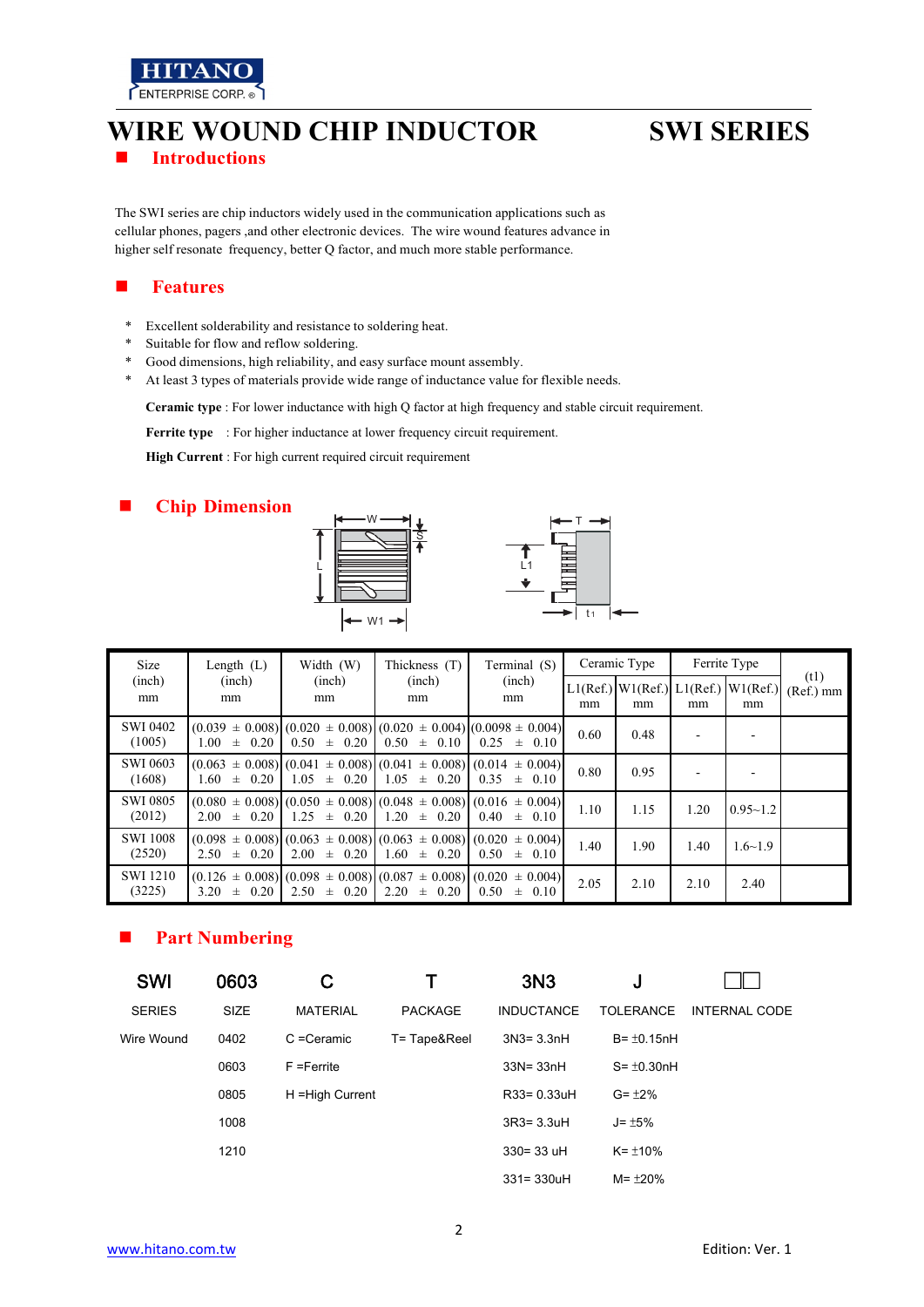

## **Construction & Dimension**

- \* Please refer to the figure and table in previous pages.
- \* Terminal: SWI series terminals shall consist of MoMn alloy or PdAg alloy followed by Nickel, then Au or solder platting for easier soldering.

### **Operating Temperature Range:**

Operating Temperature Range is the scope of ambient temperature at which the inductors can be operated continuously at rated current.

- \* Ceramic Type: -40 to +125°C
- \* Ferrite Type: -40 to +85°C

## **Ingredient of Terminals Electrode:**



|                 | <b>Ceramic Type</b> | <b>Ferrite Type</b> |
|-----------------|---------------------|---------------------|
| $1)$ 1st layer: | Mo/Mn or W or Ag    | Ag/Pd               |
| $2)$ 2nd layer: | Nickel              | Nickel              |
| 3)3rd layer:    | Sn                  | Sn                  |

### **Characteristics:**

Standard Test Condition:

Unless otherwise specified, the standard range of atmospheric conditions for making measurements and tests are as follows:

- \* Ambient Temperature:  $25^{\circ}C \pm 2^{\circ}C$
- \*Relative Humidity : 60% to 70%
- \*Air Pressure : 86 Kpa to 106 Kpa

## **Electrical Specification**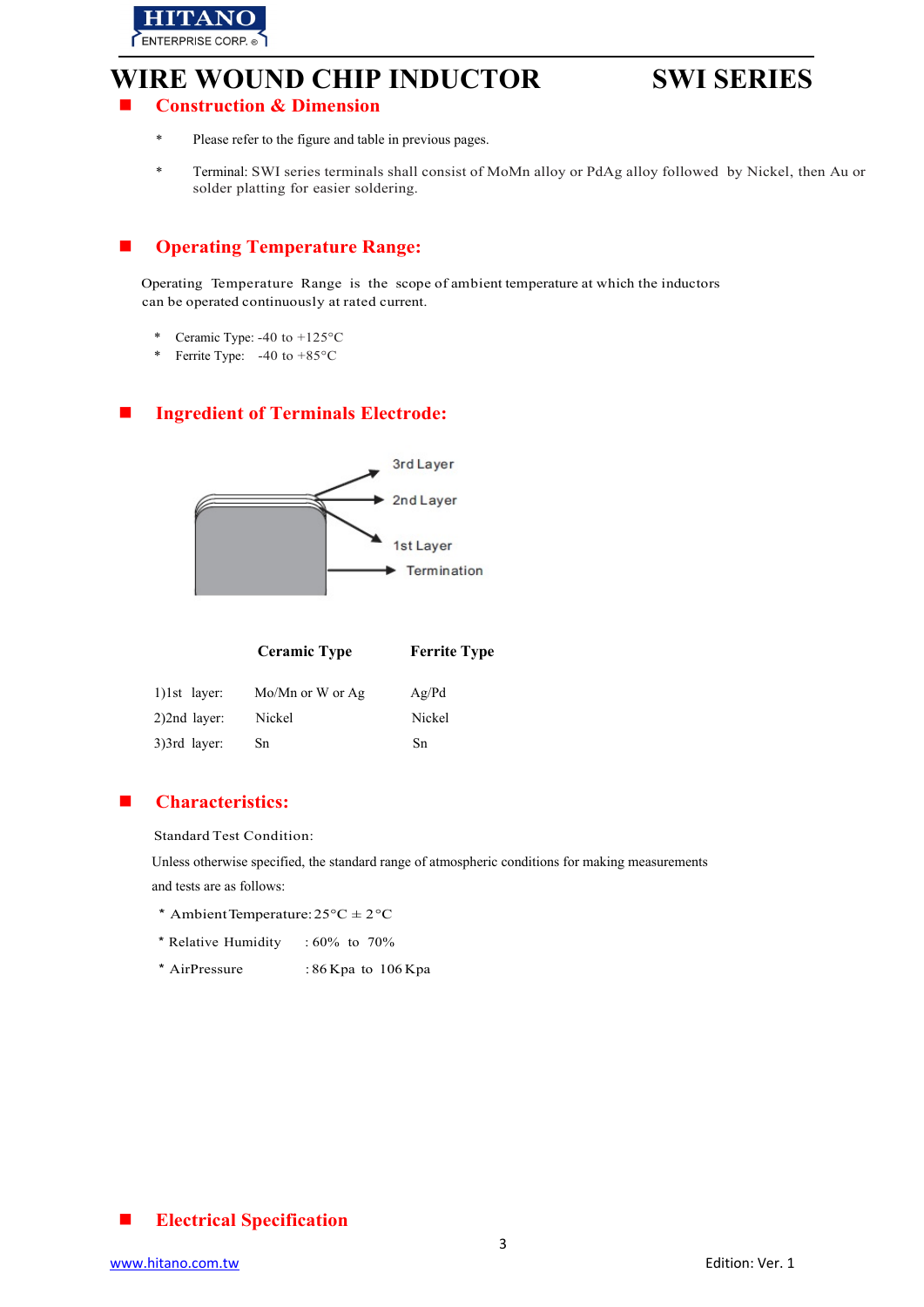

### **Size 0402 Ceramic Type**

|                                | Inductance | $Q$ (min) | Tol.        | S.R.F.(min) | RDC(max) | IDC(max) |
|--------------------------------|------------|-----------|-------------|-------------|----------|----------|
| Part No.                       | (nH)       | 250 MHz   | $(\%)$      | (MHz)       | (OHM)    | (mA)     |
| SWI 0402 CT 1N0000             | 1.0        | 16        | K           | 12700       | 0.045    | 1360     |
| SWI 0402 CT $2N0$              | 2.0        | 16        | K           | 11100       | 0.070    | 1040     |
| SWI 0402 CT 2N2000             | 2.2        | 19        | $\mathbf K$ | 10800       | 0.070    | 960      |
| SWI 0402 CT 2N7ppp             | 2.7        | 16        | K           | 10400       | 0.120    | 640      |
| SWI 0402 CT 3N3000             | 3.3        | 19        | K           | 7000        | 0.066    | 840      |
| SWI 0402 CT 3N6000             | 3.6        | 19        | K, J        | 6800        | 0.066    | 840      |
| SWI 0402 CT 3N9000             | 3.9        | 19        | K, J        | 5800        | 0.066    | 840      |
| SWI 0402 CT 4N3000             | 4.3        | 18        | K, J        | 6000        | 0.091    | 700      |
| SWI 0402 CT 4N7 <sub>ppp</sub> | 4.7        | 18        | K, J        | 4700        | 0.130    | 640      |
| SWI 0402 CT 5N1000             | 5.1        | 20        | K, J        | 4800        | 0.083    | 800      |
| SWI 0402 CT 5N6000             | 5.6        | 20        | K, J        | 4800        | 0.083    | 760      |
| SWI 0402 CT 6N8000             | 6.8        | 20        | K, J        | 4800        | 0.083    | 680      |
| SWI 0402 CT 7N5000             | 7.5        | 22        | K, J        | 4800        | 0.104    | 680      |
| SWI 0402 CT 8N2                | 8.2        | 22        | K, J        | 4400        | 0.104    | 680      |
| SWI 0402 CT 10Noon             | 10         | 21        | K, J, G     | 3900        | 0.195    | 480      |
| SWI 0402 CT 12N <sub>000</sub> | 12         | 24        | K, J, G     | 3600        | 0.120    | 640      |
| SWI 0402 CT 15Noon             | 15         | 24        | K, J, G     | 3280        | 0.172    | 560      |
| SWI 0402 CT 18Nood             | 18         | 25        | K, J, G     | 3100        | 0.230    | 420      |
| SWI 0402 CT 22Noon             | 22         | 25        | K, J, G     | 2800        | 0.300    | 400      |
| SWI 0402 CT 27Noon             | 27         | 24        | K, J, G     | 2480        | 0.300    | 400      |
| SWI 0402 CT 33Noon             | 33         | 24        | K, J, G     | 2350        | 0.350    | 400      |
| SWI 0402 CT 39Nood             | 39         | 25        | K, J, G     | 2100        | 0.550    | 200      |
| SWI 0402 CT 47Noon             | 47         | 25        | K, J, G     | 2100        | 0.830    | 150      |
| SWI 0402 CT 56Noon             | 56         | 25        | K, J, G     | 1760        | 0.970    | 100      |
| SWI 0402 CT 68Noop             | 68         | 22        | K, J, G     | 1620        | 1.120    | 100      |

\* Tolerance: K= $\pm 10\%$ , J= $\pm 5\%$ , G= $\pm 2\%$ <br>\* Operating Temperature: -40°C to +125

\* Operating Temperature: -40℃ to +125℃

\* Inductance & Q value measured in HP4286 or HP4291<br>
SRF measured in HP4287

\* SRF measured in HP4287<br>\* DC Resistance RDC measure

\* DC Resistance RDC measured in Micro-ohm meter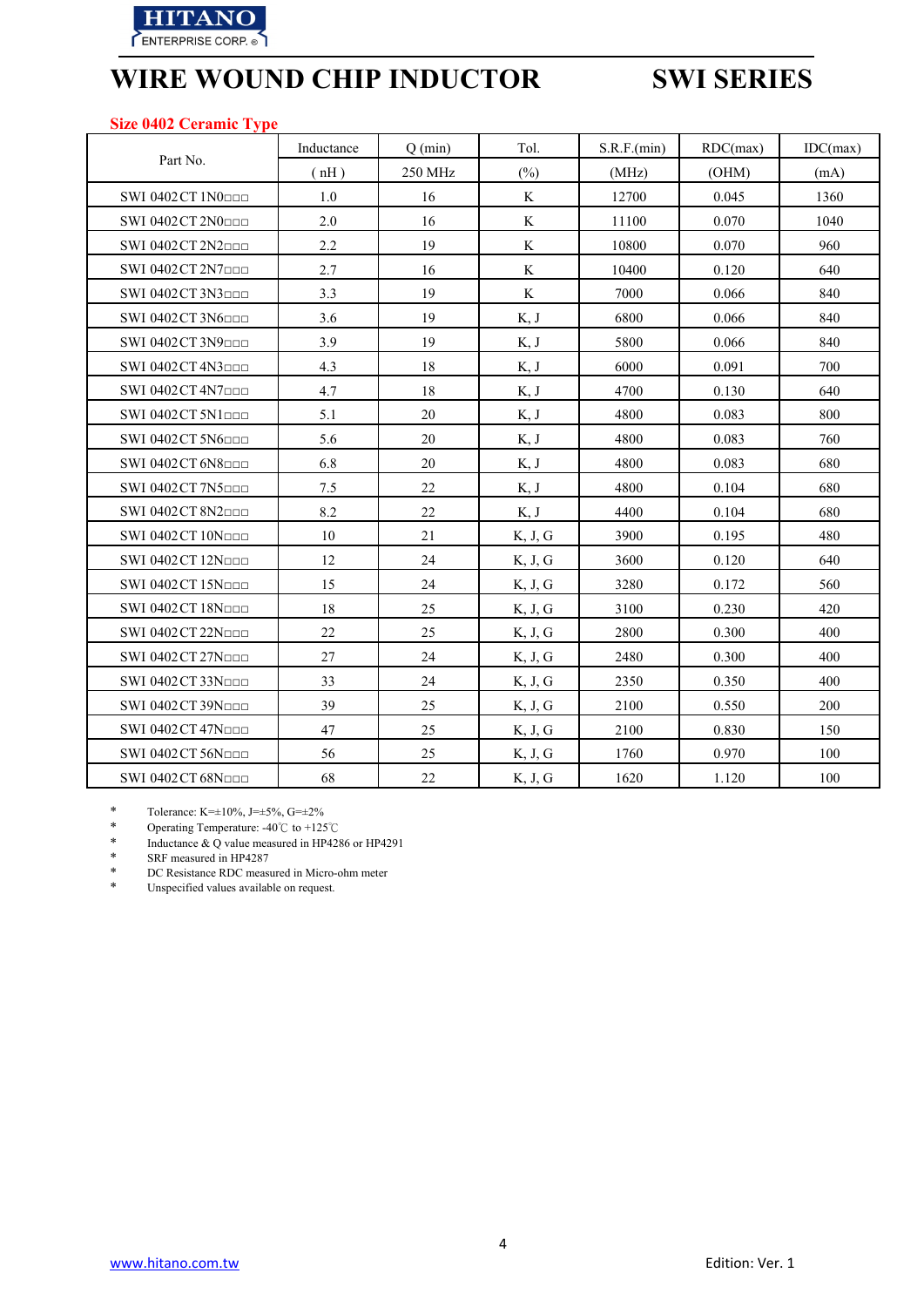

## **WIRE WOUND CHIP INDUCTOR SWI SERIES Size 0603 Ceramic Type/Standard**

|                            | Inductance | Q     | Test      | Tol.    | 900 (MHz) |        |        | $1.7$ (GHz) | <b>SRF</b> | <b>RDC</b>    | <b>IDC</b> |
|----------------------------|------------|-------|-----------|---------|-----------|--------|--------|-------------|------------|---------------|------------|
| Part No.                   | (nH)       | (min) | Frequency | $(\% )$ | L typ.    | Q typ. | L typ. | Q typ.      | GHz) min   | $\Omega$ )max | mA)max     |
| SWI 0603 CT 1N8 <b>DDD</b> | 1.8        | 16    | 250MHZ    | K, J    | 1.83      | 35     | 1.86   | 50          | 12.5       | 0.045         | 700        |
| SWI 0603 CT 2N2            | 2.2        | 15    | 250MHZ    | K, J    | 2.22      | 31     | 2.24   | 44          | 5.80       | 0.100         | 700        |
| SWI 0603 CT 3N3 ppp        | 3.3        | 22    | 250MHZ    | K, J, G | 3.31      | 75     | 3.38   | 88          | 5.50       | 0.070         | 700        |
| SWI 0603 CT 3N9 □□□        | 3.9        | 22    | 250MHZ    | K, J, G | 3.95      | 49     | 3.96   | 67          | 5.90       | 0.080         | 700        |
| SWI 0603 CT 4N7            | 4.7        | 25    | 250MHZ    | K, J, G | 4.72      | 47     | 4.75   | 57          | 5.80       | 0.116         | 700        |
| SWI 0603 CT 6N8 □□□        | 6.8        | 27    | 250MHZ    | K, J, G | 6.75      | 60     | 7.10   | 81          | 5.80       | 0.110         | 700        |
| SWI 0603 CT 8N2            | 8.2        | 27    | 250MHZ    | K, J, G | 8.25      | 82     | 8.37   | 87          | 5.80       | 0.120         | 700        |
| SWI 0603 CT 10N OOD        | 10         | 31    | 250MHZ    | K, J, G | 10.0      | 66     | 10.6   | 83          | 4.80       | 0.130         | 700        |
| SWI 0603 CT 12N □□□        | 12         | 35    | 250MHZ    | K, J, G | 12.3      | 72     | 13.5   | 83          | 4.00       | 0.130         | 700        |
| SWI 0603 CT 15N □□□        | 15         | 35    | 250MHZ    | K, J, G | 15.4      | 64     | 16.8   | 89          | 4.00       | 0.170         | 700        |
| SWI 0603 CT 18N OOD        | 18         | 35    | 250MHZ    | K, J, G | 18.7      | $70\,$ | 21.4   | 69          | 3.10       | 0.170         | 700        |
| SWI 0603 CT 22N OOD        | 22         | 38    | 250MHZ    | K, J, G | 22.8      | 73     | 26.1   | 71          | 3.00       | 0.190         | 700        |
| SWI 0603 CT 27N OOD        | 27         | 40    | 250MHZ    | K, J, G | 29.2      | 74     | 34.6   | 65          | 2.80       | 0.220         | 600        |
| SWI 0603 CT 33N □□□        | 33         | 40    | 250MHZ    | K, J, G | 36.0      | 67     | 49.5   | 42          | 2.30       | 0.220         | 600        |
| SWI 0603 CT 39N OOD        | 39         | 40    | 250MHZ    | K, J, G | 42.7      | 60     | 60.2   | 40          | 2.20       | 0.250         | 600        |
| SWI 0603 CT 47N □□□        | 47         | 38    | 200MHZ    | K, J, G | 52.2      | 62     | 77.2   | 35          | 2.00       | 0.280         | 600        |
| SWI 0603 CT 56N OOD        | 56         | 38    | 200MHZ    | K, J, G | 62.5      | 56     | 97.0   | 26          | 1.90       | 0.310         | 600        |
| SWI 0603 CT 68N □□□        | 68         | 37    | 200MHZ    | K, J, G | 80.5      | 54     | 168    | 21          | 1.70       | 0.340         | 600        |
| SWI 0603 CT 72N OOD        | 72         | 34    | 150MHZ    | K, J, G | 82.0      | 53     | 135    | 20          | 1.70       | 0.490         | 400        |
| SWI 0603 CT 82N OOD        | 82         | 34    | 150MHZ    | K, J, G | 96.2      | 54     | 177    | 21          | 1.70       | 0.540         | 400        |
| SWI 0603 CT R10 ppp        | 100        | 34    | 150MHZ    | K, J, G | 124       | 49     |        |             | 1.40       | 0.580         | 400        |
| SWI 0603 CT R12 □□□        | 120        | 32    | 150MHZ    | K, J, G | 166       | 39     |        |             | 1.30       | 0.650         | 300        |
| SWI 0603 CT R15            | 150        | 28    | 100MHZ    | K, J, G | 250       | 25     |        |             | 0.99       | 0.920         | 280        |
| SWI 0603 CT R18 ppp        | 180        | 25    | 100MHZ    | K, J, G | 305       | 22     |        |             | 0.99       | 1.250         | 240        |
| SWI 0603 CT R22 □□□        | 220        | 25    | 100MHZ    | K, J, G |           |        |        |             | 0.90       | 1.900         | 200        |
| SWI 0603 CT R27 □□□        | 270        | 25    | 100MHZ    | K, J, G |           |        |        |             | 0.90       | 2.300         | 170        |
| SWI 0603 CT R33 OOD        | 330        | 25    | 100MHZ    | K, J, G |           |        |        |             | 0.90       | 3.900         | 100        |
| SWI 0603 CT R39            | 390        | 25    | 100MHZ    | K, J, G |           |        |        |             | 0.90       | 4.350         | 100        |
| SWI 0603 CT R47 □□□        | 470        | 23    | 100MHZ    | K, J, G |           |        |        |             | 0.60       | 3.600         | 80         |

\* Tolerance: K= $\pm 10\%$ , J= $\pm 5\%$ , G= $\pm 2\%$ <br>\* Operating Temperature: -40°C to +125

\* Operating Temperature: -40℃ to +125℃

\* Inductance  $& Q$  value measured in HP4286 or HP4291<br>  $&$  SRE measured in HP4287

\* SRF measured in HP4287<br>\* DC Resistance RDC measure

\* DC Resistance RDC measured in Micro-ohm meter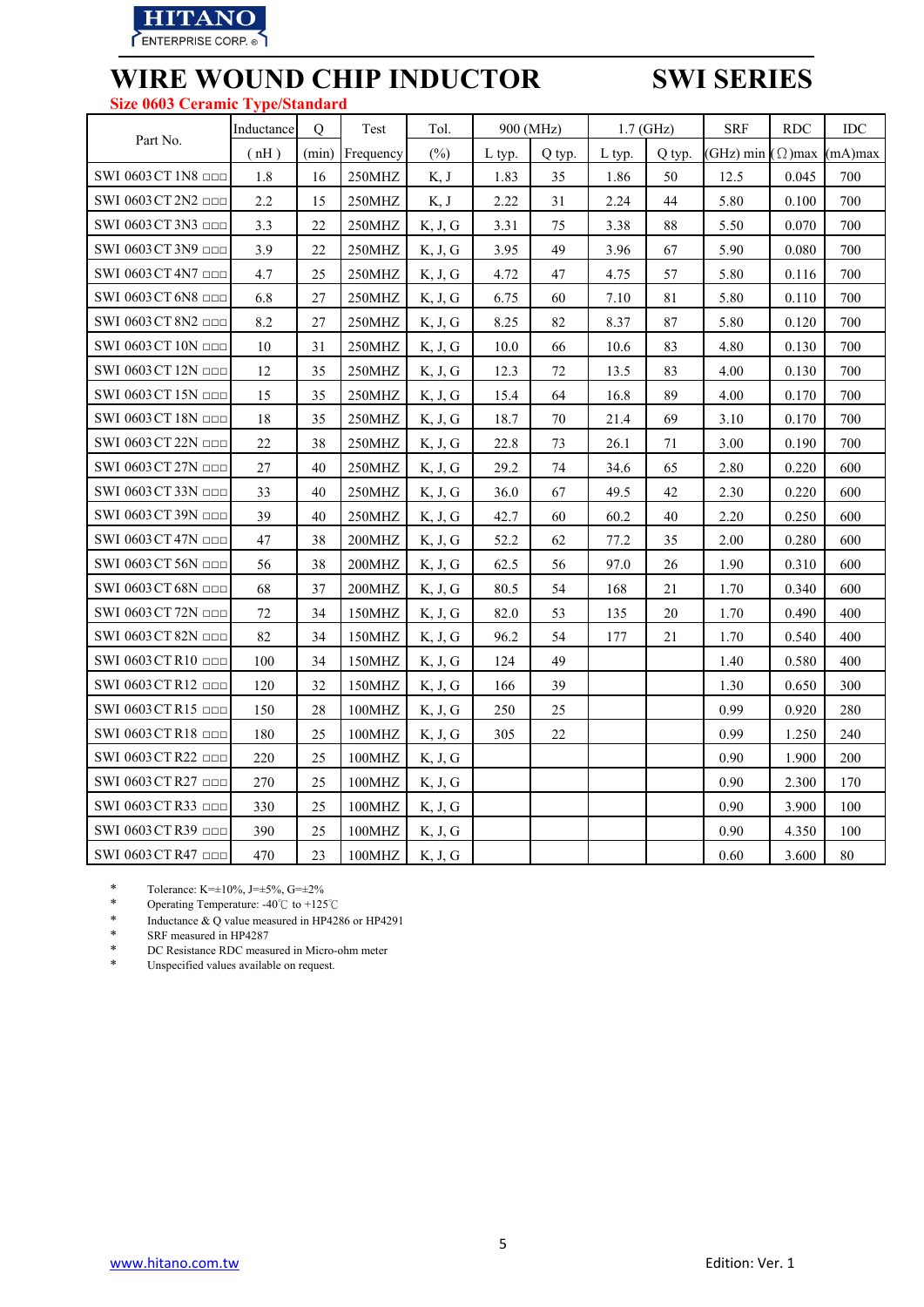

## **WIRE WOUND CHIP INDUCTOR SWI SERIES Size 0603 Ceramic Type/High Current**

|                                | Inductance | $Q$ (min) | Tol.    | S.R.F.(min) | RDC(max)   | IDC(max) |
|--------------------------------|------------|-----------|---------|-------------|------------|----------|
| Part No.                       | (nH)       | 250 MHz   | $(\%)$  | (GHz)       | $(\Omega)$ | (mA)     |
| SWI 0603 HT 1N6 <sub>000</sub> | 1.6        | 24        | K, J    | 12.5        | 0.030      | 2400     |
| SWI $0603$ HT $3N6$            | 3.6        | 24        | K, J    | 5.90        | 0.048      | 2300     |
| SWI 0603 HT 3N9 <sub>000</sub> | 3.9        | 25        | K, J    | 5.90        | 0.054      | 2200     |
| SWI $0603$ HT $6N8$            | 6.8        | 35        | K, J    | 5.80        | 0.054      | 2100     |
| SWI 0603 HT 7N5ppp             | 7.5        | 38        | K, J    | 3.70        | 0.059      | 2100     |
| SWI 0603 HT 8N2 <sub>000</sub> | 8.2        | 38        | K, J    | 3.70        | 0.060      | 2000     |
| SWI $0603$ HT $10N$            | 10         | 38        | K, J, G | 3.70        | 0.071      | 2000     |
| SWI 0603 HT 12Noon             | 12         | 38        | K, J, G | 3.00        | 0.075      | 2000     |
| SWI 0603 HT 15Noon             | 15         | 38        | K, J, G | 2.80        | 0.080      | 1900     |
| SWI 0603 HT 18N <sub>DDD</sub> | 18         | 40        | K, J, G | 2.80        | 0.099      | 1900     |
| SWI 0603 HT 22Noon             | 22         | 42        | K, J, G | 2.40        | 0.099      | 1800     |
| SWI 0603 HT 24N <sub>DDD</sub> | 24         | 42        | K, J, G | 2.40        | 0.105      | 1800     |

\* Tolerance: K= $\pm 10\%$ , J= $\pm 5\%$ , G= $\pm 2\%$ <br>\* Operating Temperature:  $A0^\circ$ C to  $\pm 125$ 

\* Operating Temperature: -40℃ to +125℃

\* Inductance & Q value measured in HP4286 or HP4291<br>
\* SRF measured in HP4287

\* SRF measured in HP4287<br>\* DC Resistance RDC measure

\* DC Resistance RDC measured in Micro-ohm meter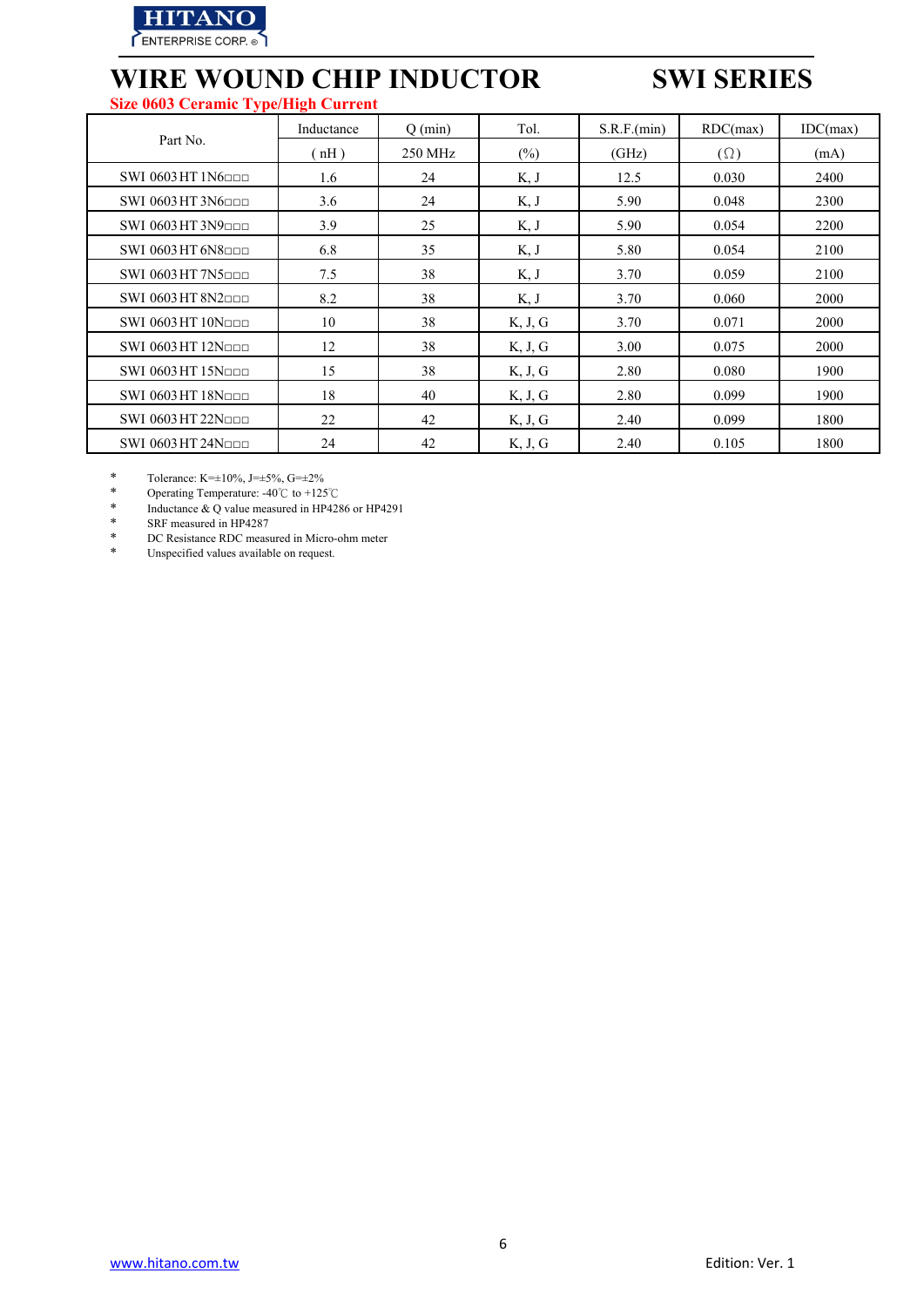

### **Size 0603 Ferrite Type/Standard**

|                    | Inductance | $\overline{O}$ | Test Freq. | Tol.   | S.R.F.(min) | RDC(max)   | IDC(max) |
|--------------------|------------|----------------|------------|--------|-------------|------------|----------|
| Part No.           | (uH)       | (min)          | (MHz)      | $(\%)$ | (MHz)       | $(\Omega)$ | (mA)     |
| SWI 0603 FT 1R0000 | 1.0        | 16             | 7.96       | K      | 390         | 0.416      | 860      |
| SWI 0603 FT 1R5000 | 1.5        | 16             | 7.96       | K      | 160         | 0.520      | 720      |
| SWI 0603 FT 1R8000 | 1.8        | 16             | 7.96       | K      | 121         | 0.559      | 640      |
| SWI 0603 FT 2R2000 | 2.2        | 16             | 7.96       | K      | 103         | 0.728      | 600      |
| SWI 0603 FT 2R7000 | 2.7        | 16             | 7.96       | K      | 72          | 0.806      | 540      |
| SWI 0603 FT 3R3000 | 3.3        | 16             | 7.96       | K      | 66          | 0.910      | 500      |
| SWI 0603 FT 3R9000 | 3.9        | 16             | 7.96       | K      | 61          | 1.079      | 460      |
| SWI 0603 FT 4R7000 | 4.7        | 16             | 7.96       | K      | 51          | 1.261      | 400      |
| SWI 0603 FT 5R6000 | 5.6        | 16             | 7.96       | K      | 47          | 1.430      | 380      |
| SWI 0603 FT 6R8000 | 6.8        | 16             | 7.96       | K      | 43          | 1.950      | 340      |
| SWI 0603 FT 8R2000 | 8.2        | 16             | 7.96       | K      | 40          | 2.184      | 300      |
| SWI 0603 FT 100ppp | 10         | 14             | 2.52       | K      | 36          | 2.405      | 280      |
| SWI 0603 FT 120ppp | 12         | 14             | 2.52       | K      | 32          | 2.964      | 260      |
| SWI 0603 FT 150000 | 15         | 14             | 2.52       | K      | 29          | 3.380      | 240      |
| SWI 0603 FT 180000 | 18         | 14             | 2.52       | K      | 28          | 3.770      | 220      |
| SWI 0603 FT 220ppp | 22         | 14             | 2.52       | K      | 24          | 4.693      | 200      |
| SWI 0603 FT 270ppp | 27         | 14             | 2.52       | K      | 20          | 6.760      | 140      |
| SWI 0603 FT 330ppp | 33         | 14             | 2.52       | K      | 15          | 8.580      | 120      |

\* Tolerance:  $K=\pm 10\%$ <br>\* Operating Temperature

\* Operating Temperature: -40℃ to +85℃

\* Inductance & Q value measured in HP4286 or HP4291<br>
SRF measured in HP4291

\* SRF measured in HP4291

\* DC Resistance RDC measured in Agilent 34401A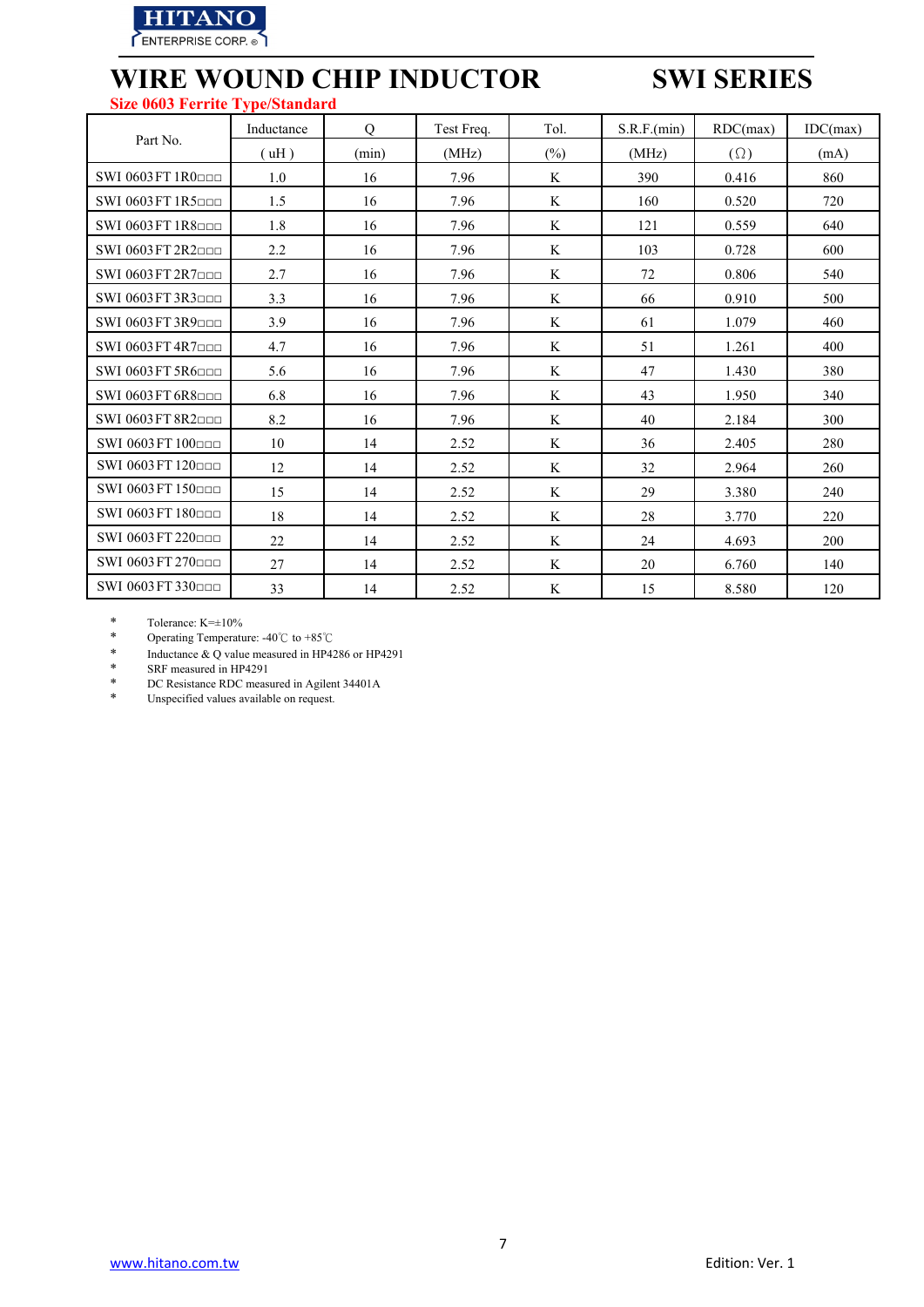

## **WIRE WOUND CHIP INDUCTOR SWI SERIES Size 0603 Ferrite Type/High Current**

|                                | Inductance | Q     | Test Freq. | Tol.    | S.R.F.(min) | RDC(max)   | IDC(max) |
|--------------------------------|------------|-------|------------|---------|-------------|------------|----------|
| Part No.                       | (uH)       | (min) | (MHz)      | $(\%)$  | (MHz)       | $(\Omega)$ | (mA)     |
| SWI 0603 HT 47Nood             | 0.047      | 12    | 7.96       | K       | 2000        | 0.075      | 1800     |
| SWI 0603 HT 56Nooo             | 0.056      | 12    | 7.96       | K       | 1500        | 0.075      | 1800     |
| SWI 0603 HT 68Noon             | 0.068      | 12    | 7.96       | $\rm K$ | 1500        | 0.12       | 1800     |
| SWI 0603 HT 72Nood             | 0.072      | 12    | 7.96       | K       | 1500        | 0.12       | 1800     |
| SWI 0603 HT R10000             | 0.10       | 12    | 7.96       | K       | 1150        | 0.13       | 1700     |
| SWI 0603 HT R12000             | 0.12       | 12    | 7.96       | K, J    | 1100        | 0.15       | 1700     |
| SWI 0603 HT R15000             | 0.15       | 15    | 7.96       | K, J    | 1050        | 0.15       | 1600     |
| SWI 0603 HT R18000             | 0.18       | 15    | 7.96       | K, J    | 950         | 0.15       | 1500     |
| SWI 0603 HT R22 <sub>000</sub> | 0.22       | 15    | 7.96       | K, J    | 900         | 0.30       | 1200     |
| SWI 0603 HT R24 <sub>000</sub> | 0.24       | 15    | 7.96       | K, J    | 850         | 0.16       | 1460     |
| SWI 0603 HT R27000             | 0.27       | 15    | 7.96       | K, J    | 835         | 0.30       | 1460     |
| SWI 0603 HT R33                | 0.33       | 15    | 7.96       | K, J    | 725         | 0.40       | 1420     |
| SWI 0603 HT R39 <sub>000</sub> | 0.39       | 15    | 7.96       | K, J    | 680         | 0.41       | 1400     |
| SWI 0603 HT R47000             | 0.47       | 15    | 7.96       | K, J    | 640         | 0.43       | 1400     |
| SWI 0603 HT R56 <sub>000</sub> | 0.56       | 15    | 7.96       | K, J    | 630         | 0.44       | 1400     |
| SWI 0603 HT R68000             | 0.68       | 15    | 7.96       | K, J    | 510         | 0.52       | 1340     |
| SWI 0603 HT R78000             | 0.78       | 15    | 7.96       | K, J    | 465         | 0.63       | 1300     |
| SWI 0603 HT R82000             | 0.82       | 15    | 7.96       | K, J    | 460         | 0.69       | 1200     |
| SWI 0603 HT 1R0000             | 1.0        | 15    | 7.96       | K, J    | 320         | 0.81       | 1100     |
| SWI 0603 HT 1R2□□□             | 1.2        | 15    | 7.96       | K, J    | 270         | 0.87       | 1000     |
| SWI 0603 HT 1R5000             | 1.5        | 15    | 7.96       | K, J    | 230         | 0.96       | 920      |
| SWI 0603 HT 1R8000             | 1.8        | 15    | 7.96       | K, J    | 210         | 1.10       | 900      |
| SWI 0603 HT 2R2000             | 2.2        | 15    | 7.96       | K, J    | 115         | 1.20       | 740      |
| SWI 0603 HT 2R7000             | 2.7        | 15    | 7.96       | K, J    | 100         | 1.38       | 700      |
| SWI 0603 HT 3R3000             | 3.3        | 15    | 7.96       | K, J    | 84          | 1.50       | 680      |
| SWI 0603 HT 3R9000             | 3.9        | 15    | 7.96       | K, J    | 75          | 1.50       | 600      |
| SWI 0603 HT 4R7000             | 4.7        | 15    | 7.96       | K, J    | 67          | 2.10       | 580      |
| SWI 0603 HT 5R6000             | 5.6        | 15    | 7.96       | K, J    | 55          | 2.37       | 540      |
| SWI 0603 HT 6R8000             | 6.8        | 15    | 7.96       | K, J    | 48          | 3.10       | 500      |
| SWI 0603 HT 7R8000             | 7.8        | 15    | 7.96       | K, J    | 40          | 3.35       | 460      |
| SWI 0603 HT 8R2000             | 8.2        | 15    | 7.96       | K, J    | 38          | 3.50       | 440      |
| SWI 0603 HT 100000             | 10         | 15    | 7.96       | K, J    | 32          | 4.46       | 400      |

\* Tolerance: K= $\pm 10\%$ , J= $\pm 5\%$ <br>\* Operating Temperature: -40 $\degree$ 

\* Operating Temperature: -40℃ to +85℃

\* Inductance & Q value measured in HP4286 or HP4291<br>
SRF measured in HP4291

\* SRF measured in HP4291<br>\* DC Resistance RDC measure

\* DC Resistance RDC measured in Agilent 34401A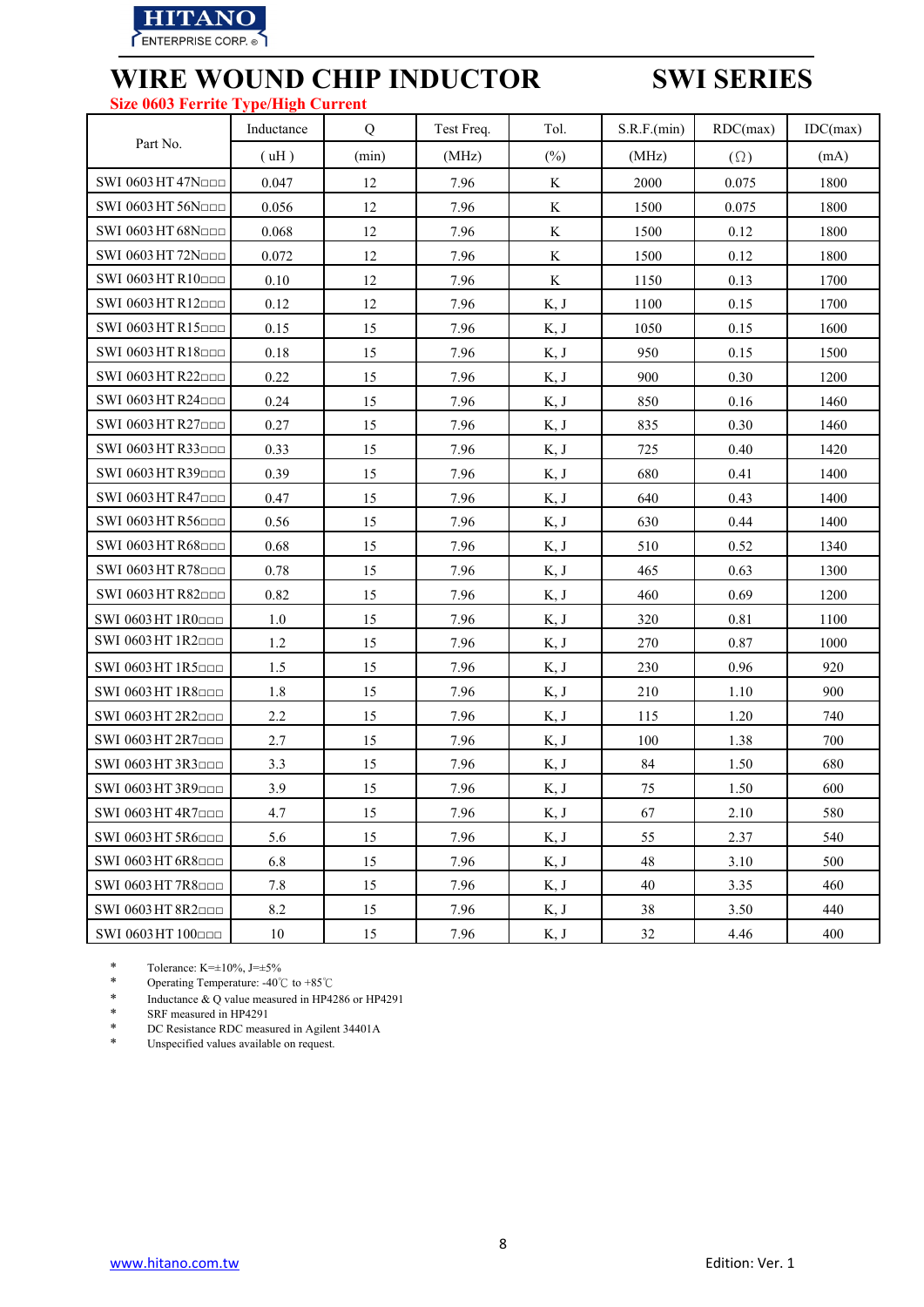

## **WIRE WOUND CHIP INDUCTOR SWI SERIES Size 0805 Ceramic Type/Standard**

| оне обоб Сегание ту            | JUDIANUAI U |                             |                |         |     |             |             |            |          |
|--------------------------------|-------------|-----------------------------|----------------|---------|-----|-------------|-------------|------------|----------|
|                                |             |                             | Inductance     | Tol.    |     | Q value     | S.R.F.(min) | RDC(max)   | IDC(max) |
| Part No.                       |             |                             | (nH)           | (%)     | Min | Test Freq.  | (MHz)       | $(\Omega)$ | (mA)     |
| SWI 0805 CT 2N2                | 2.2         | $\mathcal{D}_{a}$           | 250 MHz        | K, J    | 35  | 1500 MHz    | 3000        | 0.08       | 600      |
| SWI 0805 CT 2N7                | 2.7         | $\mathcal{D}_{\mathcal{A}}$ | 250 MHz        | K, J    | 80  | 1500 MHz    | 7900        | 0.06       | 800      |
| SWI 0805 CT 3N0 <b>DDD</b>     | 3.0         | $\overline{a}$              | 250 MHz        | K, J    | 65  | 1500 MHz    | 7900        | 0.06       | 800      |
| SWI 0805 CT 3N3                | 3.3         | $\mathcal{a}$               | 250 MHz        | K, J    | 50  | 1500 MHz    | 6000        | 0.08       | 600      |
| SWI 0805 CT 5N6 <b>ODD</b>     | 5.6         | (a)                         | 250 MHz        | K, J    | 65  | 1000 MHz    | 5500        | 0.08       | 600      |
| SWI 0805 CT 6N2                | 6.2         | $\varpi$                    | 250 MHz        | K, J    | 50  | 1000 MHz    | 5500        | 0.11       | 600      |
| SWI 0805 CT 6N8 <b>ODD</b>     | 6.8         | $\mathcal{a}$               | 250 MHz        | K, J    | 50  | 1000 MHz    | 5500        | 0.11       | 600      |
| SWI 0805 CT 7N5                | 7.5         | $\mathcal{D}_{\mathcal{A}}$ | 250 MHz        | K, J    | 50  | 1000 MHz    | 4500        | 0.14       | 600      |
| SWI 0805 CT 8N2                | 8.2         | $\mathcal{D}_{a}$           | 250 MHz        | K, J    | 50  | 1000 MHz    | 4700        | 0.12       | 600      |
| SWI 0805 CT 10N OOD            | 10          | (a)                         | 250 MHz        | K, J, G | 60  | 500 MHz     | 4200        | 0.10       | 600      |
| SWI 0805 CT 12N OOD            | 12          | $\mathcal{D}_{\mathcal{A}}$ | 250 MHz        | K, J, G | 50  | $500\,$ MHz | 4000        | 0.15       | 600      |
| SWI 0805 CT 15N OOD            | 15          | $\overline{a}$              | 250 MHz        | K, J, G | 50  | 500 MHz     | 3400        | 0.17       | 600      |
| SWI 0805 CT 18N                | 18          | $\mathcal{D}_{\mathcal{A}}$ | 250 MHz        | K, J, G | 50  | 500 MHz     | 3300        | 0.20       | 600      |
| SWI 0805 CT 22N OOD            | 22          | $\mathcal{D}_{a}$           | 250 MHz        | K, J, G | 55  | 500 MHz     | 2600        | 0.22       | 500      |
| SWI 0805 CT 24N OOD            | 24          | (a)                         | 250 MHz        | K, J, G | 50  | 500 MHz     | 2000        | 0.22       | 500      |
| SWI 0805 CT 27N OOD            | 27          | $\mathcal{D}_{\mathcal{A}}$ | 250 MHz        | K, J, G | 55  | $500\,$ MHz | 2500        | 0.25       | 500      |
| SWI 0805 CT 33N OOD            | 33          | $\mathcal{a}$               | 250 MHz        | K, J, G | 60  | 500 MHz     | 2050        | 0.27       | 500      |
| SWI 0805 CT 36N □□□            | 36          | $\mathcal{D}_{\alpha}$      | 250 MHz        | K, J, G | 55  | 500 MHz     | 1700        | 0.27       | 500      |
| SWI 0805 CT 39N OOD            | 39          | $\mathcal{D}_{a}$           | 250 MHz        | K, J, G | 60  | 500 MHz     | 2000        | 0.29       | 500      |
| SWI 0805 CT 43N OOD            | 43          | (a)                         | 200 MHz        | K, J, G | 60  | 500 MHz     | 1650        | 0.34       | 500      |
| SWI 0805 CT 47N OOD            | 47          | $\mathcal{D}_{a}$           | 200 MHz        | K, J, G | 60  | 500 MHz     | 1650        | 0.31       | 500      |
| SWI 0805 CT 56N OOD            | 56          | $\mathcal{D}_{\mathcal{A}}$ | <b>200 MHz</b> | K, J, G | 60  | 500 MHz     | 1550        | 0.34       | 500      |
| SWI 0805 CT 68N OOD            | 68          | $\overline{a}$              | 200 MHz        | K, J, G | 60  | 500 MHz     | 1450        | 0.38       | 500      |
| SWI 0805 CT 72N OOD            | 72          | $\varpi$                    | 150 MHz        | K, J, G | 65  | 500 MHz     | 1400        | 0.40       | 500      |
| SWI 0805 CT 82N                | 82          | (a)                         | 150 MHz        | K, J, G | 65  | 500 MHz     | 1300        | 0.42       | 400      |
| SWI 0805 CT 91N OOD            | 91          | $\mathcal{a}$               | 150 MHz        | K, J, G | 65  | 500 MHz     | 1200        | 0.48       | 400      |
| SWI 0805 CT R10 <sub>ppp</sub> | 100         | $\overline{a}$              | 150 MHz        | K, J, G | 65  | $500\,$ MHz | 1200        | 0.46       | 400      |
| SWI 0805 CT R11 □□□            | 110         | $\mathcal{D}_{\mathcal{A}}$ | 150 MHz        | K, J, G | 50  | 250 MHz     | 1000        | 0.48       | 400      |
| SWI 0805 CT R12                | 120         | $\varpi$                    | 150 MHz        | K, J, G | 50  | 250 MHz     | 1100        | 0.51       | 400      |
| SWI 0805 CT R15                | 150         | (a)                         | 100 MHz        | K, J, G | 50  | 250 MHz     | 920         | 0.56       | 400      |
| SWI 0805 CT R18 <b>DDD</b>     | 180         | $\mathcal{D}_{\mathcal{A}}$ | 100 MHz        | K, J, G | 50  | 250 MHz     | 870         | 0.64       | 400      |
| SWI 0805 CT R20 ppp            | 200         | $\mathcal{a}$               | 100 MHz        | K, J, G | 50  | 250 MHz     | 860         | 0.66       | 400      |
| SWI 0805 CT R22 □□□            | 220         | $\mathcal{D}_{\mathcal{A}}$ | 100 MHz        | K, J, G | 50  | 250 MHz     | 850         | 0.70       | 400      |
| SWI 0805 CT R24 ppp            | 240         | $\varpi$                    | 100 MHz        | K, J, G | 44  | 250 MHz     | 690         | 1.00       | 350      |
| SWI 0805 CT R27 000            | 270         | $\mathcal{D}_{\mathcal{A}}$ | 100 MHz        | K, J, G | 48  | 250 MHz     | 650         | 1.00       | 350      |
| SWI 0805 CT R30 ODD            | 300         | $\mathcal{D}_{\mathcal{A}}$ | 100 MHz        | K, J, G | 48  | 250 MHz     | 620         | 1.20       | 330      |
| SWI 0805 CT R33 OOD            | 330         | $\mathcal{D}_{\mathcal{A}}$ | 100 MHz        | K, J, G | 48  | 250 MHz     | 600         | 1.40       | 310      |
| SWI 0805 CT R36 □□□            | 360         | $\overline{a}$              | 100 MHz        | K, J, G | 48  | 250 MHz     | 580         | 1.45       | 300      |
| SWI 0805 CT R39 ODD            | 390         | $\mathcal{D}_{\mathcal{A}}$ | 100 MHz        | K, J, G | 48  | 250 MHz     | 560         | 1.50       | 290      |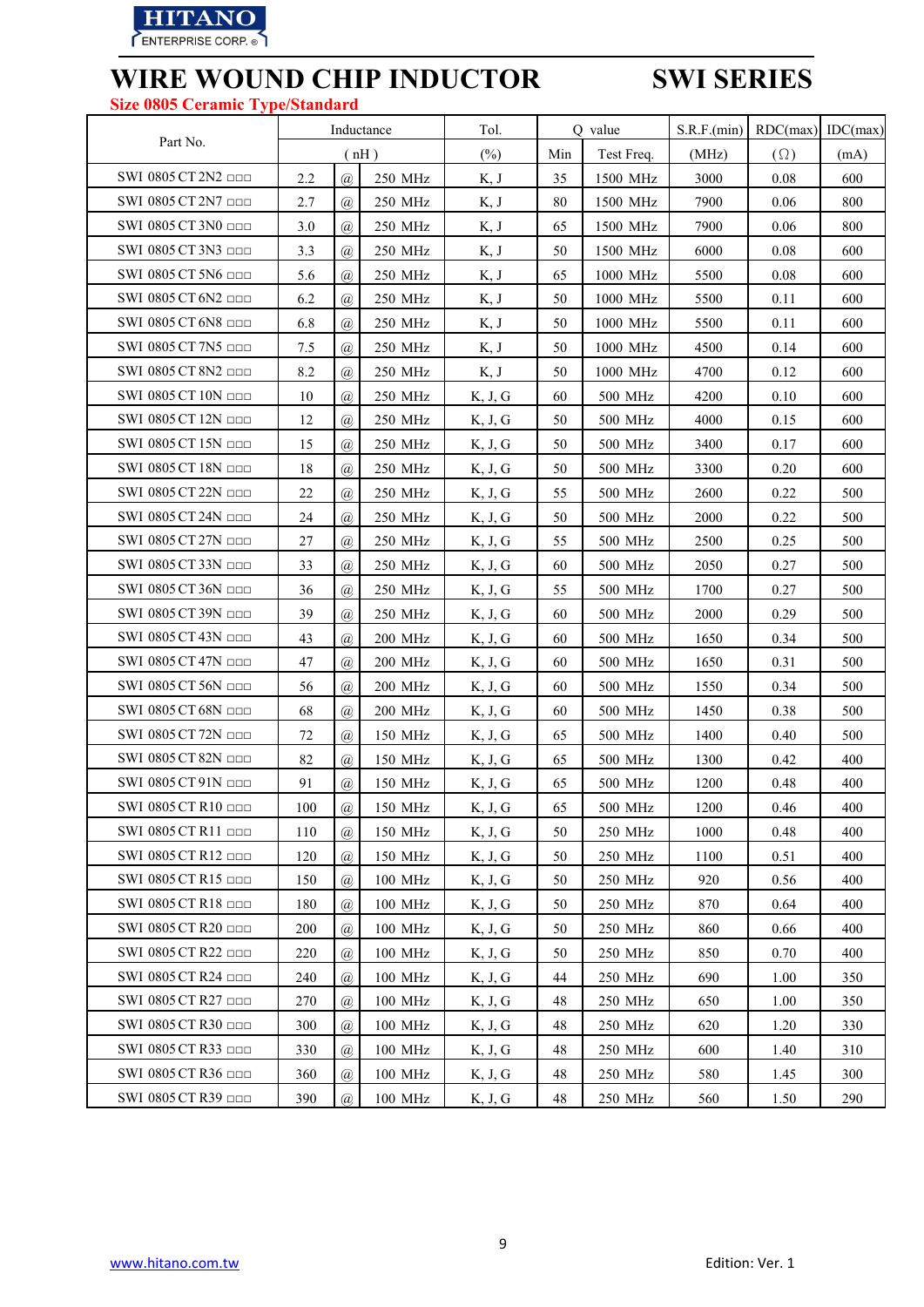

## **WIRE WOUND CHIP INDUCTOR SWI SERIES Size 0805 Ceramic Type/Standard**

|                                 |      |                             | Inductance | Tol.    | O value |            | S.R.F.(min) | RDC(max)   | IDC(max) |
|---------------------------------|------|-----------------------------|------------|---------|---------|------------|-------------|------------|----------|
| Part No.                        |      |                             | (nH)       | $(\%)$  | Min     | Test Freq. | (MHz)       | $(\Omega)$ | (mA)     |
| SWI 0805 CT R43                 | 430  | $\circleda$                 | 50 MHz     | K, J, G | 33      | 100 MHz    | 430         | 1.70       | 230      |
| SWI 0805 CT R47                 | 470  | $^{\textregistered}$        | 50 MHz     | K, J, G | 33      | 100 MHz    | 375         | 1.70       | 250      |
| SWI 0805 CT R56 ppp             | 560  | $\mathcal{D}_{\mathcal{A}}$ | 25 MHz     | K, J, G | 23      | 50 MHz     | 340         | 1.90       | 230      |
| SWI 0805 CT R62                 | 620  | $^{\textregistered}$        | 25 MHz     | K, J, G | 23      | 50 MHz     | 220         | 2.20       | 210      |
| SWI 0805 CT R68 ppp             | 680  | $\mathcal{D}_{\mathcal{A}}$ | 25 MHz     | K, J, G | 23      | 50 MHz     | 200         | 2.20       | 190      |
| SWI 0805 CT R75                 | 820  | $\mathcal{a}$               | 25 MHz     | K, J, G | 23      | 50 MHz     | <b>200</b>  | 2.30       | 180      |
| SWI 0805 CT R82                 | 820  | $\mathcal{D}_{\mathcal{A}}$ | 25 MHz     | K, J, G | 23      | 50 MHz     | 200         | 2.35       | 180      |
| $SWI$ 0805 CT 1R0 $\Box$ $\Box$ | 1000 | $\mathcal{D}_{\mathcal{A}}$ | 25 MHz     | K, J, G | 20      | 50 MHz     | 100         | 2.50       | 170      |
| SWI 0805 CT 1R2 <b>DDD</b>      | 1200 | $\mathcal{D}_{\mathcal{A}}$ | 7.9 MHz    | K, J, G | 18      | 25 MHz     | 100         | 2.50       | 170      |
| SWI 0805 CT 1R5 <b>DDD</b>      | 1500 | $\mathcal{D}_{\mathcal{A}}$ | 7.9 MHz    | K, J, G | 16      | 25 MHz     | 100         | 2.50       | 170      |
| SWI 0805 CT 1R8 $\Box$ $\Box$   | 1800 | $\mathcal{D}_{\mathcal{A}}$ | 7.9 MHz    | K, J, G | 16      | 7.9 MHz    | 80          | 2.50       | 170      |
| SWI 0805 CT 2R2                 | 2200 | $\mathcal{D}_{\mathcal{A}}$ | 7.9 MHz    | K, J, G | 16      | 7.9 MHz    | 60          | 2.70       | 160      |
| SWI 0805 CT 2R7                 | 2700 | $\mathcal{D}_{\alpha}$      | 7.9 MHz    | K, J, G | 16      | 7.9 MHz    | 50          | 3.10       | 150      |
| SWI 0805 CT 3R3                 | 3300 | $\mathcal{D}_{\mathcal{A}}$ | 7.9 MHz    | K, J, G | 15      | 7.9 MHz    | 40          | 4.40       | 90       |
| SWI 0805 CT 4R7 ppp             | 4700 | $\mathcal{D}_{\mathcal{A}}$ | 7.9 MHz    | K, J, G | 15      | 7.9 MHz    | 40          | 6.40       | 90       |

\* Tolerance: K= $\pm 10\%$ , J= $\pm 5\%$ , G= $\pm 2\%$ <br>\* Operating Temperature: -40°C to +125

\* Operating Temperature: -40℃ to +125℃

\* Inductance & Q value measured in HP4286 or HP4291<br>
\* SRF measured in HP4287

\* SRF measured in HP4287<br>\* DC Resistance RDC measure

\* DC Resistance RDC measured in Micro-ohm meter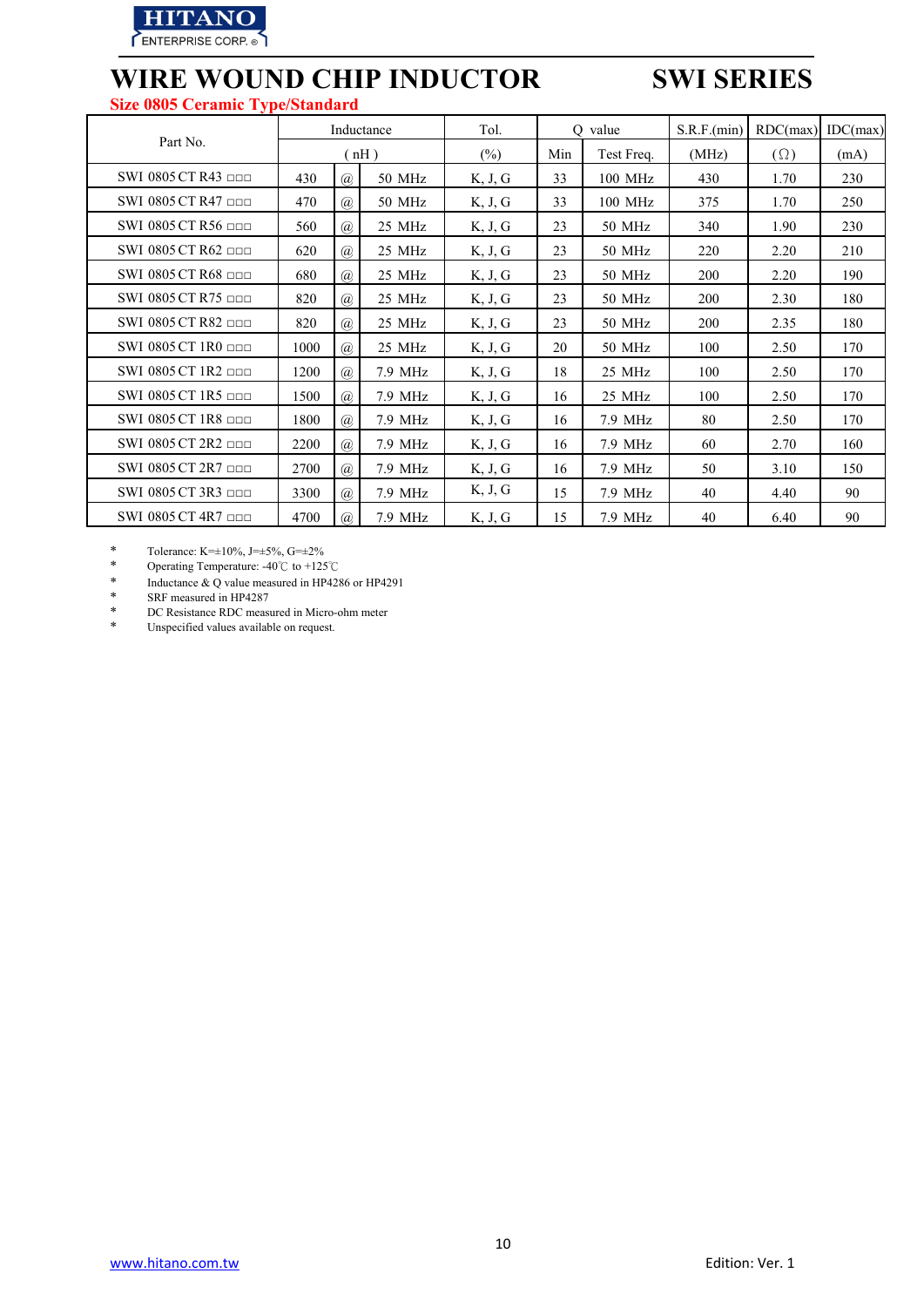

## **WIRE WOUND CHIP INDUCTOR SWI SERIES Size 0805 Ceramic Type/High Current**

|                                 |     |                             | Inductance | Tol.    |     | O value    | S.R.F.(min) | RDC(max)   | IDC(max) |
|---------------------------------|-----|-----------------------------|------------|---------|-----|------------|-------------|------------|----------|
| Part No.                        |     |                             | $nH$ )     | $(\%)$  | Min | Test Freq. | (MHz)       | $(\Omega)$ | (mA)     |
| SWI 0805 HT $2N5$ one           | 2.5 | $\mathcal{D}_{\mathcal{A}}$ | 250 MHz    | K, J    | 80  | 1500 MHz   | 6000        | 0.020      | 1600     |
| SWI 0805 HT 5N6 nnn             | 5.6 | $\mathcal{D}_{a}$           | 250 MHz    | K, J    | 98  | 1500 MHz   | 6000        | 0.035      | 1600     |
| SWI 0805 HT 6N2 nnn             | 6.2 | $\mathcal{D}_{a}$           | 250 MHz    | K, J    | 88  | 1000 MHz   | 4750        | 0.035      | 1600     |
| SWI 0805 HT 6N8 nnn             | 6.8 | $\mathcal{D}_{\mathcal{A}}$ | 250 MHz    | K, J    | 80  | 1000 MHz   | 4400        | 0.035      | 1600     |
| SWI 0805 HT 8N2 <b>ppp</b>      | 8.2 | $\mathcal{D}_{a}$           | 250 MHz    | K, J    | 75  | 1000 MHz   | 3000        | 0.075      | 1000     |
| SWI 0805 HT 10N nnn             | 10  | $\mathcal{D}_{a}$           | 250 MHz    | K, J    | 80  | 1000 MHz   | 3000        | 0.060      | 1600     |
| SWI 0805 HT 12N <sub>ppp</sub>  | 12  | $\mathcal{D}_{a}$           | 250 MHz    | K, J    | 80  | 1000 MHz   | 3000        | 0.045      | 1600     |
| SWI 0805 HT 15N nnn             | 15  | $\mathcal{D}_{a}$           | 250 MHz    | K, J, G | 80  | 1000 MHz   | 2800        | 0.100      | 1200     |
| SWI 0805 HT $16N$ $\Box$ $\Box$ | 16  | $\mathcal{a}$               | 250 MHz    | K, J, G | 72  | 500 MHz    | 2950        | 0.060      | 1500     |
| SWI 0805 HT 18N nnn             | 18  | $\mathcal{D}_{a}$           | 250 MHz    | K, J, G | 75  | 500 MHz    | 2550        | 0.060      | 1400     |
| SWI 0805 HT 20N <sub>ppp</sub>  | 20  | $\mathcal{D}_{a}$           | 250 MHz    | K, J, G | 70  | 500 MHz    | 2050        | 0.055      | 1400     |
| SWI 0805 HT 22N <sub>PP</sub>   | 22  | $\mathcal{D}_{a}$           | 250 MHz    | K, J, G | 80  | 500 MHz    | 2000        | 0.100      | 1200     |
| SWI 0805 HT 27N ppp             | 27  | $\mathcal{D}_{a}$           | 250 MHz    | K, J, G | 75  | 500 MHz    | 2000        | 0.070      | 1300     |
| SWI 0805 HT 30N <sub>ppp</sub>  | 30  | $\mathcal{D}_{\mathcal{A}}$ | 250 MHz    | K, J, G | 65  | 500 MHz    | 1950        | 0.095      | 1200     |
| SWI 0805 HT 39N ppp             | 39  | $\mathcal{D}_{a}$           | 250 MHz    | K, J, G | 65  | 500 MHz    | 1600        | 0.110      | 1100     |
| SWI 0805 HT 48N <sub>ppp</sub>  | 48  | $\mathcal{a}$               | 200 MHz    | K, J, G | 65  | 500 MHz    | 1400        | 0.095      | 1200     |
| SWI 0805 HT 51N <sub>000</sub>  | 51  | $\overline{a}$              | 200 MHz    | K, J, G | 65  | 500 MHz    | 1400        | 0.120      | 1000     |

\* Tolerance: K= $\pm 10\%$ , J= $\pm 5\%$ , G= $\pm 2\%$ <br>\* Operating Temperature: -40°C to +125

\* Operating Temperature: -40℃ to +125℃

\* Inductance  $& Q$  value measured in HP4286 or HP4291<br>  $&$  SRE measured in HP4287

\* SRF measured in HP4287<br>\* DC Resistance RDC measure

\* DC Resistance RDC measured in Micro-ohm meter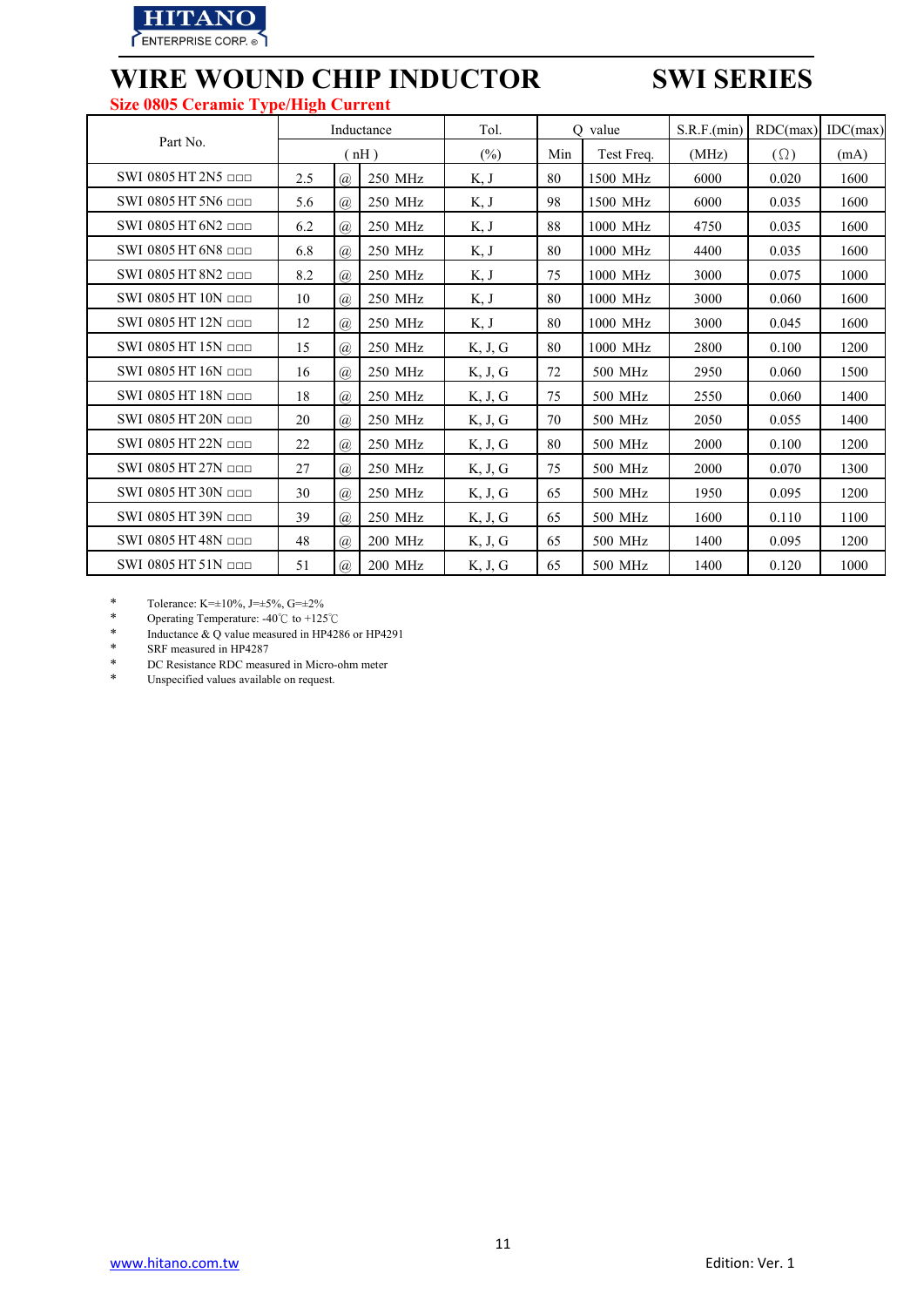

### **Size 0805 Ferrite Type**

|                               | Inductance | Q     | Test Freq. | Tol.   | S.R.F.(min) | RDC(max)   | IDC(max) |
|-------------------------------|------------|-------|------------|--------|-------------|------------|----------|
| Part No.                      | (uH)       | (min) | (MHz)      | $(\%)$ | (MHz)       | $(\Omega)$ | (mA)     |
| SWI 0805 FT R12               | 0.12       | 20    | 25.2       | K, J   | 700         | 0.18       | 1100     |
| SWI 0805 FT R15               | 0.15       | 20    | 25.2       | K, J   | 900         | 0.18       | 1100     |
| SWI 0805 FT R18 000           | 0.18       | 20    | 25.2       | K, J   | 600         | 0.20       | 800      |
| SWI 0805 FT R22               | 0.22       | 20    | 25.2       | K, J   | 550         | 0.25       | 700      |
| SWI 0805 FT R27 000           | 0.27       | 20    | 25.2       | K, J   | 550         | 0.38       | 700      |
| SWI 0805 FT R33               | 0.33       | 20    | 25.2       | K, J   | 550         | 0.35       | 650      |
| SWI 0805 FT R39 □□□           | 0.39       | 20    | 25.2       | K, J   | 420         | 0.35       | 600      |
| SWI 0805 FT R47 □□□           | 0.47       | 20    | 25.2       | K, J   | 350         | 0.45       | 600      |
| SWI 0805 FT R56 OOD           | 0.56       | 20    | 25.2       | K, J   | 300         | 0.45       | 550      |
| SWI 0805 FT R68 □□□           | 0.68       | 20    | 25.2       | K, J   | 300         | 0.60       | 500      |
| SWI 0805 FT R82               | 0.82       | 20    | 25.2       | K, J   | 300         | 0.55       | 500      |
| SWI 0805 FT $1R0$ one         | 1.0        | 15    | 7.96       | K, J   | 280         | 0.80       | 450      |
| SWI 0805 FT 1R2 □□□           | 1.2        | 15    | 7.96       | K, J   | 280         | 0.90       | 400      |
| SWI 0805 FT 1R5               | 1.5        | 15    | 7.96       | K, J   | 250         | 1.05       | 350      |
| SWI 0805 FT 1R8 <b>ODD</b>    | 1.8        | 15    | 7.96       | K, J   | 120         | 1.00       | 350      |
| SWI 0805 FT 2R2               | 2.2        | 15    | 7.96       | K, J   | 110         | 1.10       | 320      |
| SWI 0805 FT 2R7               | 2.7        | 15    | 7.96       | K, J   | 70          | 1.20       | 320      |
| SWI 0805 FT 3R3               | 3.3        | 15    | 7.96       | K, J   | 60          | 1.50       | 300      |
| SWI 0805 FT 3R9 □□□           | 3.9        | 15    | 7.96       | K, J   | 55          | 1.75       | 300      |
| SWI 0805 FT 4R7 000           | 4.7        | 15    | 7.96       | K, J   | 45          | 2.10       | 200      |
| SWI 0805 FT 5R6 $\Box$ $\Box$ | 5.6        | 15    | 7.96       | K, J   | 40          | 2.30       | 250      |
| SWI 0805 FT 6R8 ppp           | 6.8        | 15    | 7.96       | K, J   | 36          | 2.70       | 200      |
| SWI 0805 FT 8R2               | 8.2        | 15    | 7.96       | K, J   | 33          | 3.30       | 180      |
| SWI 0805 FT 100 000           | 10.0       | 10    | 2.52       | K, J   | 30          | 4.50       | 180      |
| SWI 0805 FT 120 000           | 12.0       | 16    | 2.52       | K, J   | 37          | 2.80       | 220      |
| SWI 0805 FT 150 □□□           | 15.0       | 16    | 2.52       | K, J   | 30          | 3.80       | 200      |
| SWI 0805 FT 180 000           | 18.0       | 16    | 2.52       | K, J   | 23          | 4.48       | 180      |
| SWI 0805 FT 220 ppp           | 22.0       | 16    | 2.52       | K, J   | 20          | 6.30       | 160      |
| SWI 0805 FT 270 000           | 27.0       | 16    | 2.52       | K, J   | 19          | 6.85       | 140      |
| SWI 0805 FT 330 000           | 33.0       | 16    | 2.52       | K, J   | 18          | 7.60       | 120      |
| SWI 0805 FT 390 000           | 39.0       | 15    | 2.52       | K, J   | 16          | 8.20       | 100      |

\* Tolerance: K= $\pm 10\%$ , J= $\pm 5\%$ <br>\* Operating Temperature: -40°

\* Operating Temperature: -40℃ to +85℃

\* Inductance & Q value measured in HP4286 or HP4291<br>
SRF measured in HP4291

\* SRF measured in HP4291

\* DC Resistance RDC measured in Agilent 34401A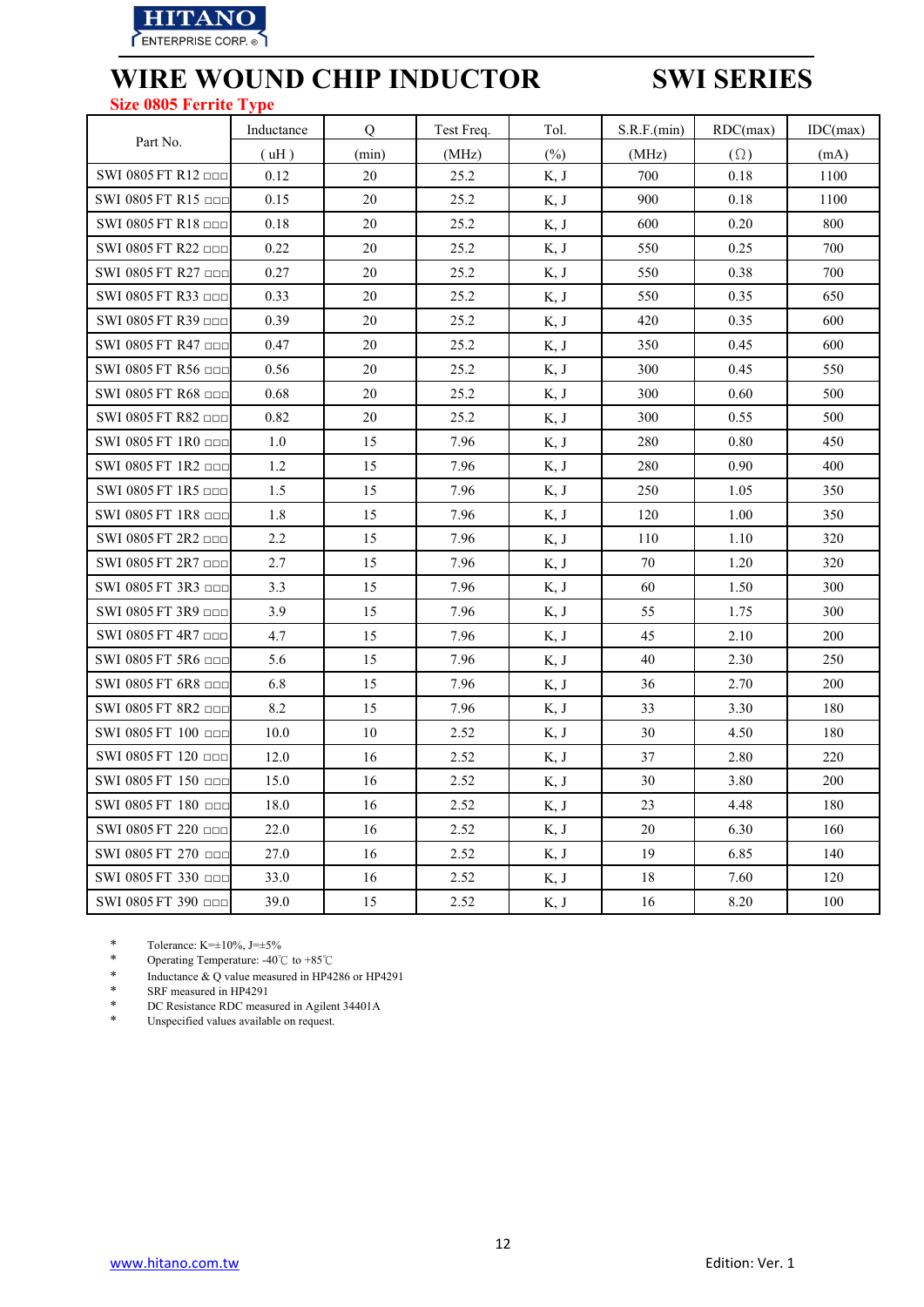

## **Size 0805 Ferrite Type/High Current**

|                                 | Inductance | $\overline{Q}$ | Test Freq. | Tol.   | S.R.F.(min) | RDC(max)   | IDC(max) |
|---------------------------------|------------|----------------|------------|--------|-------------|------------|----------|
| Part No.                        | (uH)       | (min)          | (MHz)      | $(\%)$ | (MHz)       | $(\Omega)$ | (mA)     |
| SWI 0805 HT R47                 | 0.47       | 14             | 25.2       | K, J   | 850         | 0.156      | 1400     |
| SWI 0805 HT R68 ppp             | 0.68       | 14             | 25.2       | K, J   | 765         | 0.195      | 1200     |
| SWI 0805 HT 1R0 000             | 1.0        | 14             | 7.96       | K, J   | 208         | 0.169      | 1100     |
| SWI 0805 HT 1R2 ppp             | 1.2        | 14             | 7.96       | K, J   | 159         | 0.208      | 960      |
| SWI 0805 HT 1R5 $\Box$ $\Box$   | 1.5        | 14             | 7.96       | K, J   | 159         | 0.221      | 920      |
| SWI 0805 HT 1R8 000             | 1.8        | 14             | 7.96       | K, J   | 112         | 0.260      | 860      |
| SWI 0805 HT $2R2$ ppp           | 2.2        | 13             | 7.96       | K, J   | 87          | 0.286      | 740      |
| SWI 0805 HT 2R7 000             | 2.7        | 13             | 7.96       | K, J   | 72          | 0.325      | 680      |
| SWI 0805 HT 3R3 ODD             | 3.3        | 12             | 7.96       | K, J   | 70          | 0.364      | 620      |
| SWI 0805 HT 3R9 000             | 3.9        | 14             | 7.96       | K, J   | 61          | 0.494      | 580      |
| SWI 0805 HT 4R7 □□□             | 4.7        | 14             | 7.96       | K, J   | 51          | 0.559      | 520      |
| SWI 0805 HT 5R6 000             | 5.6        | $12\,$         | 7.96       | K, J   | 47          | 0.650      | 480      |
| SWI 0805 HT 6R8 000             | 6.8        | 14             | 7.96       | K, J   | 46          | 0.884      | 420      |
| SWI 0805 HT 8R2                 | 8.2        | 13             | 7.96       | K, J   | 33          | 0.949      | 400      |
| SWI 0805 HT 100 000             | 10         | 14             | 2.52       | K, J   | 31          | 1.105      | 360      |
| SWI 0805 HT 120 000             | 12         | 14             | 2.52       | K, J   | 30          | 1.17       | 340      |
| SWI 0805 HT 150 000             | 15         | 15             | 2.52       | K, J   | 28          | 1.82       | 300      |
| SWI 0805 HT 180 000             | 18         | 15             | 2.52       | K, J   | 27          | 2.01       | 280      |
| SWI 0805 HT 220 ppp             | 22         | 15             | 2.52       | K, J   | 20          | 2.28       | 240      |
| SWI 0805 HT 270 □□□             | 27         | 15             | 2.52       | K, J   | 17          | 2.60       | 220      |
| SWI 0805 HT 330 □□□             | 33         | 15             | 2.52       | K, J   | 17          | 3.05       | 200      |
| SWI 0805 HT 470 000             | 47         | 14             | 2.52       | K, J   | 15          | 4.42       | 160      |
| SWI 0805 HT 560 $\Box$          | 56         | 14             | 2.52       | K, J   | 10          | 5.74       | 150      |
| SWI 0805 HT 680 ppp             | 68         | 14             | 2.52       | K, J   | 10          | 5.78       | 140      |
| SWI 0805 HT 820 000             | 82         | 14             | 2.52       | K, J   | $10\,$      | 9.75       | 100      |
| $SWI$ 0805 HT 101 $\Box$ $\Box$ | 100        | $10\,$         | 1.00       | K, J   | 9           | 9.75       | 100      |

\* Tolerance: K= $\pm 10\%$ , J= $\pm 5\%$ <br>\* Operating Temperature: -40°

\* Operating Temperature: -40℃ to +85℃

\* Inductance & Q value measured in HP4286 or HP4291

\* SRF measured in HP4291

\* DC Resistance RDC measured in Agilent 34401A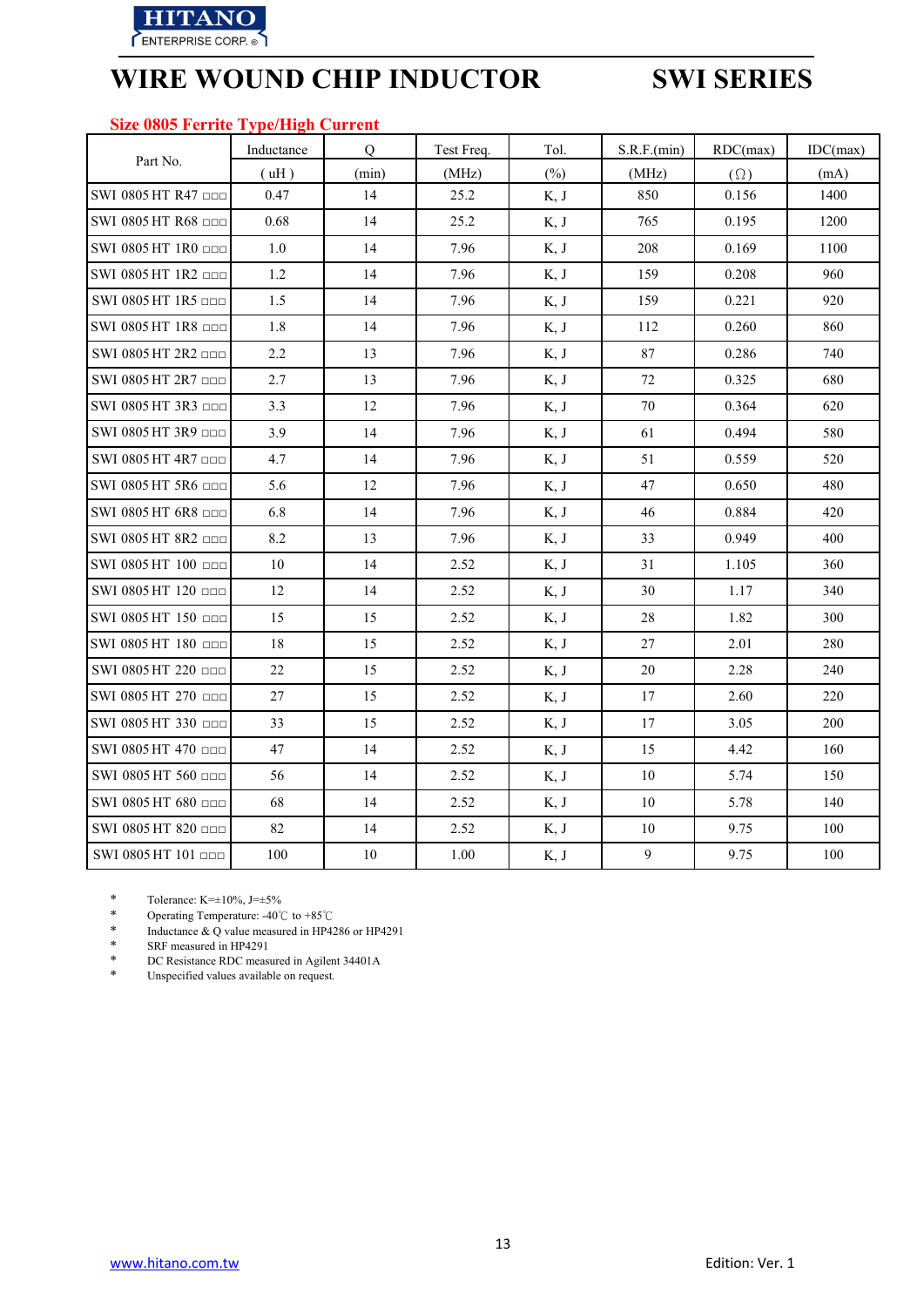

### **Size 1008 Ceramic Type**

|                            |      | Inductance                  |               | Tol.                                   |     | Q value             | S.R.F.(min) | $RDC(max)$ IDC(max) |      |
|----------------------------|------|-----------------------------|---------------|----------------------------------------|-----|---------------------|-------------|---------------------|------|
| Part No.                   |      | (nH)                        |               | $(\%)$                                 | Min | Test Freq.          | (Mhz)       | (OHM)               | (mA) |
| SWI 1008 CT 5N6 ppp        | 5.6  | $\overline{a}$              | <b>50 MHZ</b> | K, J                                   | 50  | 1500 MHZ            | 4000        | 0.15                | 1000 |
| SWI 1008 CT 10N ODD        | 10   | $\mathcal{D}_{\mathcal{A}}$ | <b>50 MHZ</b> | K, J, G                                | 50  | 500 MHZ             | 4100        | 0.08                | 1000 |
| SWI 1008 CT 12N OOD        | 12   | $\mathcal{D}_{\mathcal{A}}$ | <b>50 MHZ</b> | K, J, G                                | 50  | 500 MHZ             | 3300        | 0.09                | 1000 |
| SWI 1008 CT 15N ODD        | 15   | $\mathcal{a}$               | <b>50 MHZ</b> | K, J, G                                | 50  | 500 MHZ             | 2500        | 0.11                | 1000 |
| SWI 1008 CT 18N OOD        | 18   | $\mathcal{D}_{\mathcal{A}}$ | <b>50 MHZ</b> | K, J, G                                | 50  | 350 MHZ             | 2400        | 0.12                | 1000 |
| SWI 1008 CT 22N OOD        | 22   | $\circleda$                 | <b>50 MHZ</b> | K, J, G                                | 55  | 350 MHZ             | 2400        | 0.12                | 1000 |
| SWI 1008 CT 24N <b>DDD</b> | 24   | $\mathcal{a}$               | 50 MHZ        | K, J, G                                | 55  | 350 MHZ             | 1900        | 0.13                | 1000 |
| SWI 1008 CT 27N OOD        | 27   | $\mathcal{D}_{\mathcal{A}}$ | 50 MHZ        | K, J, G                                | 55  | 350 MHZ             | 1600        | 0.13                | 1000 |
| SWI 1008 CT 33N OOD        | 33   | $\mathcal{D}_{\mathcal{A}}$ | 50 MHZ        | K, J, G                                | 60  | 350 MHZ             | 1600        | 0.14                | 1000 |
| SWI 1008 CT 39N OOD        | 39   | $\overline{a}$              | 50 MHZ        | K, J, G                                | 60  | 350 MHZ             | 1500        | 0.15                | 1000 |
| SWI 1008 CT 47N ppp        | 47   | $\mathcal{a}$               | 50 MHZ        | K, J, G                                | 65  | 350 MHZ             | 1500        | 0.16                | 1000 |
| SWI 1008 CT 56N OOD        | 56   | $\mathcal{D}_{\mathcal{A}}$ | <b>50 MHZ</b> | K, J, G                                | 65  | 350 MHZ             | 1300        | 0.18                | 1000 |
| SWI 1008 CT 68N OOD        | 68   | $\overline{a}$              | <b>50 MHZ</b> | K, J, G                                | 65  | 350 MHZ             | 1300        | 0.20                | 1000 |
| SWI 1008 CT 82N OOD        | 82   | $\mathcal{D}_{\mathcal{A}}$ | <b>50 MHZ</b> | K, J, G                                | 60  | 350 MHZ             | 1000        | 0.22                | 1000 |
| SWI 1008 CT R10 □□□        | 100  | $\mathcal{D}_{\mathcal{A}}$ | 25 MHZ        | K, J, G                                | 60  | 350 MHZ             | 1000        | 0.56                | 650  |
| SWI 1008 CT R12            | 120  | $\overline{a}$              | 25 MHZ        | K, J, G                                | 60  | 350 MHZ             | 950         | 0.63                | 650  |
| SWI 1008 CT R15 000        | 150  | $\mathcal{a}$               | 25 MHZ        | K, J, G                                | 45  | 100 MHZ             | 850         | 0.70                | 800  |
| SWI 1008 CT R18 <b>DDD</b> | 180  | $\circleda$                 | 25 MHZ        | K, J, G                                | 45  | 100 MHZ             | 750         | 0.77                | 620  |
| SWI 1008 CT R20 <b>ODD</b> | 200  | $\mathcal{a}$               | 25 MHZ        | K, J, G                                | 45  | 100 MHZ             | 700         | 0.81                | 500  |
| SWI 1008 CT R22            | 220  | $\mathcal{a}$               | 25 MHZ        | K, J, G                                | 45  | 100 MHZ             | 700         | 0.84                | 500  |
| SWI 1008 CT R24 ppp        | 240  | $\mathcal{D}_{\mathcal{A}}$ | 25 MHZ        | K, J, G                                | 50  | 100 MHZ             | 650         | 0.88                | 500  |
| SWI 1008 CT R27 ppp        | 270  | $\mathcal{a}$               | 25 MHZ        | K, J, G                                | 45  | 100 MHZ             | 600         | 0.91                | 690  |
| SWI 1008 CT R30 000        | 300  | $\mathcal{D}_{\mathcal{A}}$ | 25 MHZ        | K, J, G                                | 40  | 100 MHZ             | 585         | 1.00                | 450  |
| SWI 1008 CT R33 OOD        | 330  | $^{\circledR}$              | 25 MHZ        | K, J, G                                | 45  | 100 MHZ             | 570         | 1.05                | 450  |
| SWI 1008 CT R36 □□□        | 360  | $\circleda$                 | 25 MHZ        | $\mathrm{K},\,\mathrm{J},\,\mathrm{G}$ | 45  | 100 MHZ             | 530         | 1.10                | 470  |
| SWI 1008 CT R39 □□□        | 390  | $\varpi$                    | 25 MHZ        | K, J, G                                | 45  | <b>100 MHZ</b>      | 500         | 1.12                | 630  |
| SWI 1008 CT R43 ppp        | 430  | $\mathcal{D}_{\mathcal{A}}$ | 25 MHZ        | K, J, G                                | 45  | $100\,\mathrm{MHz}$ | 480         | 1.15                | 470  |
| SWI 1008 CT R47 ppp        | 470  | $\mathcal{a}$               | 25 MHZ        | K, J, G                                | 45  | <b>100 MHZ</b>      | 450         | 1.19                | 470  |
| SWI 1008 CT R56 ppp        | 560  | $\mathcal{a}$               | 25 MHZ        | K, J, G                                | 45  | <b>100 MHZ</b>      | 415         | 1.33                | 580  |
| SWI 1008 CT R62 ODD        | 620  | $\mathcal{a}$               | 25 MHZ        | K, J, G                                | 45  | 100 MHZ             | 375         | 1.40                | 300  |
| SWI 1008 CT R68 ODD        | 680  | $\mathcal{a}$               | 25 MHZ        | K, J, G                                | 45  | <b>100 MHZ</b>      | 375         | 1.47                | 540  |
| SWI 1008 CT R75 000        | 750  | $\mathcal{D}_{\mathcal{A}}$ | 25 MHZ        | K, J, G                                | 45  | <b>100 MHZ</b>      | 360         | 1.54                | 360  |
| SWI 1008 CT R82            | 820  | $\mathcal{D}_{\mathcal{A}}$ | 25 MHZ        | K, J, G                                | 45  | 100 MHZ             | 350         | 1.61                | 400  |
| SWI 1008 CT R91 ppp        | 910  | $\overline{a}$              | 25 MHZ        | K, J, G                                | 35  | 50 MHZ              | 320         | 1.68                | 380  |
| SWI 1008 CT 1R0 000        | 1000 | $\mathcal{D}_{\mathcal{A}}$ | 25 MHZ        | K, J, G                                | 35  | <b>50 MHZ</b>       | 290         | 1.75                | 370  |
| SWI 1008 CT 1R2 000        | 1200 | $^{\copyright}$             | 7.9 MHZ       | K, J, G                                | 35  | 50 MHZ              | 250         | 2.00                | 310  |
| SWI 1008 CT 1R5 □□□        | 1500 | $\mathcal{D}_{\mathcal{A}}$ | 7.9 MHZ       | K, J, G                                | 28  | <b>50 MHZ</b>       | 200         | 2.30                | 330  |
| SWI 1008 CT 1R8 000        | 1800 | $\mathcal{D}_{\mathcal{A}}$ | 7.9 MHZ       | K, J, G                                | 28  | <b>50 MHZ</b>       | 160         | 2.60                | 300  |
| SWI 1008 CT 2R2 <b>ODD</b> | 2200 | $\mathcal{a}$               | 7.9 MHZ       | K, J, G                                | 28  | 50 MHZ              | 160         | 2.80                | 280  |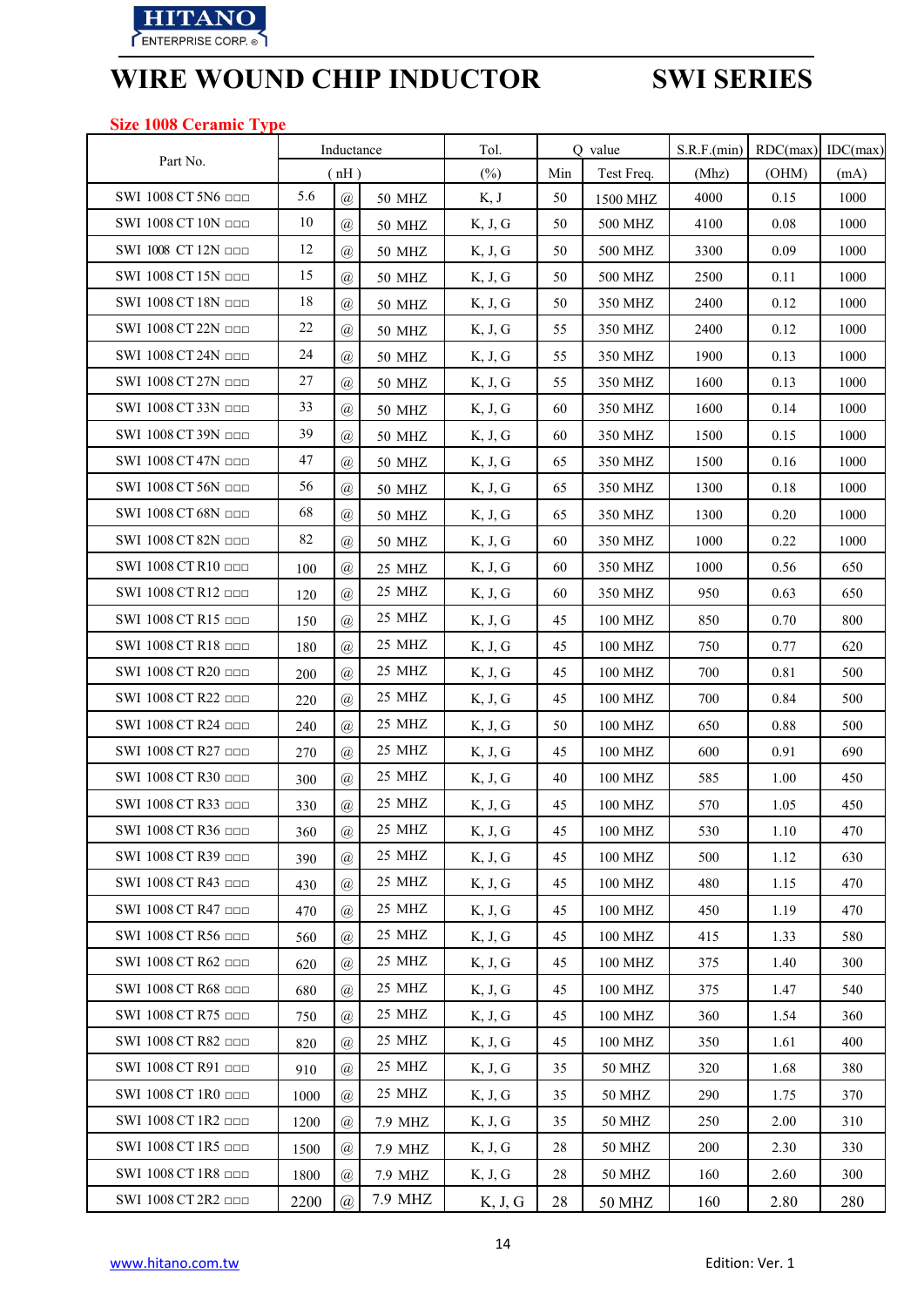

## **Size 1008 Ceramic Type**

|                          |       | Inductance     |          | Tol.    | O value |            | S.R.F.(min) | RDC(max) | IDC(max) |
|--------------------------|-------|----------------|----------|---------|---------|------------|-------------|----------|----------|
| Part No.                 | (nH)  |                |          | $(\%)$  | Min     | Test Freq. | (Mhz)       | (OHM)    | (mA)     |
| SWI $1008$ CT 2R7 $\Box$ | 2700  | $\mathcal{D}$  | 7.9 MHZ  | K, J, G | 22      | 25 MHZ     | 140         | 3.20     | 290      |
| SWI 1008 CT 3R3 $\Box$   | 3300  | $\circleda$    | 7.9 MHZ  | K, J, G | 22      | 25 MHZ     | 110         | 3.40     | 290      |
| SWI $1008$ CT 3R9 $\Box$ | 3900  | $\mathcal{D}$  | 7.9 MHZ  | K, J, G | 18      | 25 MHZ     | 100         | 3.60     | 260      |
| SWI 1008 CT 4R7 ppp      | 4700  | $\mathcal{D}$  | 7.9 MHZ  | K, J, G | 18      | 25 MHZ     | 90          | 4.00     | 260      |
| SWI 1008 CT 5R6 $\Box$   | 5600  | $\mathcal{D}$  | 7.9 MHZ  | K, J, G | 16      | 7.96 MHZ   | 20          | 4.00     | 240      |
| SWI 1008 CT 6R8 $\Box$   | 6800  | $\overline{a}$ | 7.9 MHZ  | K, J, G | 15      | 7.96 MHZ   | 40          | 4.90     | 200      |
| SWI 1008 CT 8R2          | 8200  | $\overline{a}$ | 7.9 MHZ  | K, J, G | 15      | 7.96 MHZ   | 25          | 6.00     | 170      |
| SWI 1008 CT 100 ppp      | 10000 | $\circleda$    | 2.52 MHZ | K, J, G | 15      | 7.96 MHZ   | 20          | 9.00     | 150      |
| SWI 1008 CT 120 nnn      | 12000 | $\circleda$    | 2.52 MHZ | K, J, G | 15      | 7.96 MHZ   | 18          | 10.50    | 130      |
| SWI 1008 CT 150 $\Box$   | 15000 | $\circleda$    | 2.52 MHZ | K, J, G | 15      | 7.96 MHZ   | 15          | 11.50    | 120      |

\* Tolerance: K= $\pm 10\%$ , J= $\pm 5\%$ , G= $\pm 2\%$ <br>\* Operating Temperature:  $\pm 40\degree$  to  $\pm 125$ 

\* Operating Temperature: -40℃ to +125℃

\* Inductance & Q value measured in HP4286 or HP4291<br>
\* SRF measured in HP4287

\* SRF measured in HP4287<br>\* DC Resistance RDC measure

\* DC Resistance RDC measured in Micro-ohm meter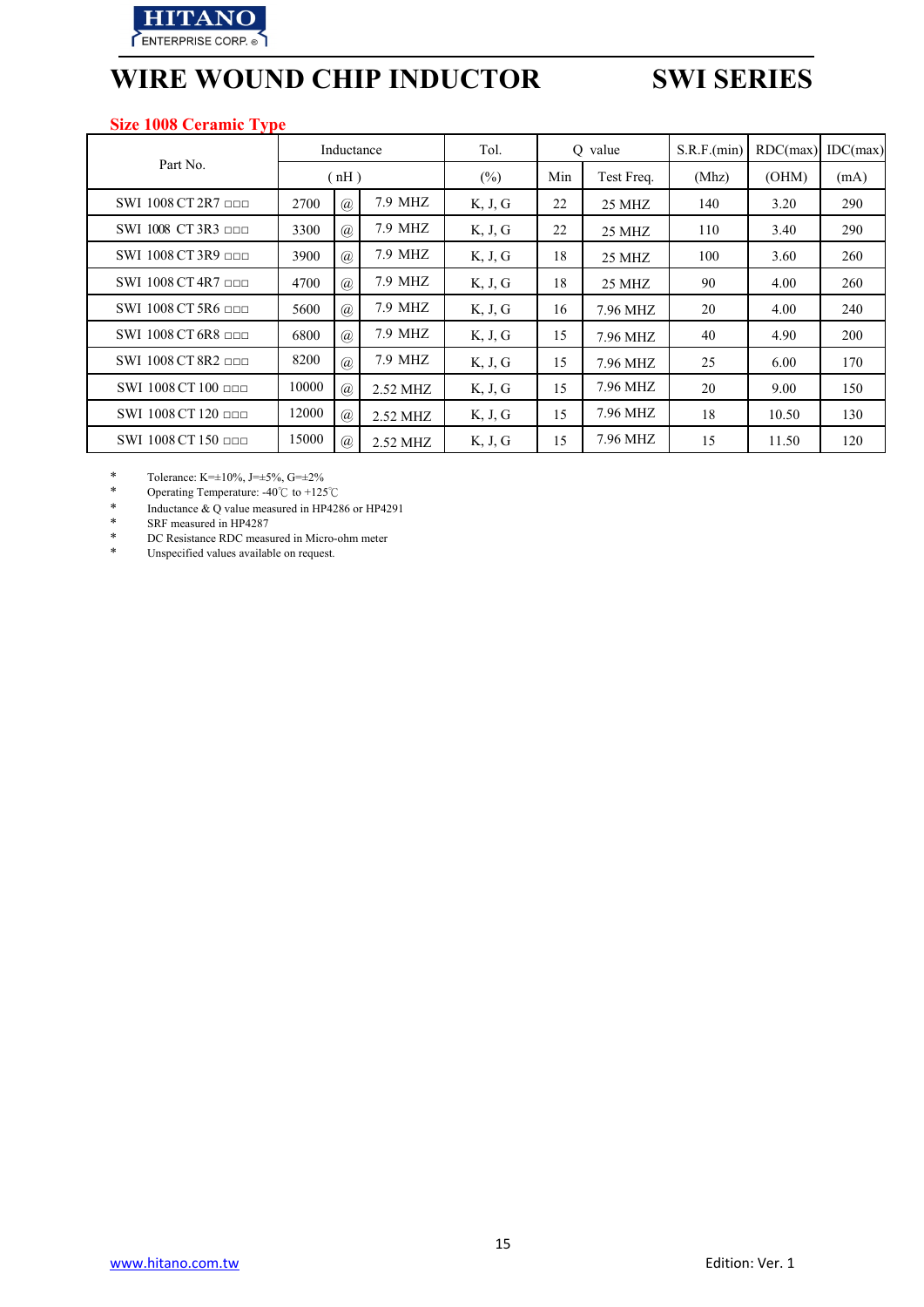

### **Size 1008 Ferrite Type**

|                     | Inductance | Q      | Test Freq. | Tol.    | S.R.F.(min)     | RDC(max)   | IDC(max) |
|---------------------|------------|--------|------------|---------|-----------------|------------|----------|
| Part No.            | (uH)       | (min)  | (MHz)      | $(\% )$ | (MHz)           | $(\Omega)$ | (mA)     |
| SWI 1008 FT R12 000 | 0.12       | 26     | 25.2       | K, J    | 800             | 0.30       | 1000     |
| SWI 1008 FT R18 000 | 0.18       | 30     | 25.2       | K, J    | 600             | 0.30       | 960      |
| SWI 1008 FT R20 ppp | 0.20       | 30     | 25.2       | K, J    | 735             | 0.30       | 960      |
| SWI 1008 FT R22 000 | 0.22       | 27     | 25.2       | K, J    | 600             | 0.40       | 880      |
| SWI 1008 FT R27 000 | 0.27       | 29     | 25.2       | K, J    | 425             | 0.42       | 900      |
| SWI 1008 FT R33 □□□ | 0.33       | 30     | 25.2       | K, J    | 400             | 0.42       | 900      |
| SWI 1008 FT R39 ODD | 0.39       | 30     | 25.2       | K, J    | 375             | 0.45       | 700      |
| SWI 1008 FT R47     | 0.47       | 30     | 25.2       | K, J    | 350             | 0.50       | 900      |
| SWI 1008 FT R56 □□□ | 0.56       | 30     | 25.2       | K, J    | 325             | 0.55       | 850      |
| SWI 1008 FT R68 ODD | 0.68       | 30     | 25.2       | K, J    | 300             | 0.55       | 800      |
| SWI 1008 FT R75 000 | 0.75       | 30     | 25.2       | K, J    | 420             | 0.65       | 880      |
| SWI 1008 FT R82     | 0.82       | 30     | 25.2       | K, J    | 260             | 0.65       | 700      |
| SWI 1008 FT 1R0 000 | 1.0        | 25     | 7.96       | K, J    | 245             | 0.60       | 600      |
| SWI 1008 FT 1R2 000 | 1.2        | 25     | 7.96       | K, J    | 230             | 0.74       | 600      |
| SWI 1008 FT 1R5 000 | 1.5        | 25     | 7.96       | K, J    | 182             | 0.85       | 550      |
| SWI 1008 FT 1R8 000 | 1.8        | 25     | 7.96       | K, J    | 135             | 0.92       | 500      |
| SWI 1008 FT 2R2 000 | 2.2        | 25     | 7.96       | K, J    | 105             | 1.10       | 500      |
| SWI 1008 FT 2R7 000 | 2.7        | 25     | 7.96       | K, J    | 70              | 1.22       | 350      |
| SWI 1008 FT 3R3 □□□ | 3.3        | 25     | 7.96       | K, J    | 55              | 1.37       | 350      |
| SWI 1008 FT 3R9 ppp | 3.9        | 25     | 7.96       | K, J    | 48              | 1.66       | 310      |
| SWI 1008 FT 4R7 000 | 4.7        | 25     | 7.96       | K, J    | 43              | 1.68       | 300      |
| SWI 1008 FT 5R6 000 | 5.6        | 25     | 7.96       | K, J    | 42              | 1.75       | 300      |
| SWI 1008 FT 6R8 ppp | 6.8        | 25     | 7.96       | K, J    | 39              | 1.85       | 300      |
| SWI 1008 FT 8R2 000 | 8.2        | 25     | 7.96       | K, J    | 36              | 2.00       | 250      |
| SWI 1008 FT 100 000 | 10         | $20\,$ | 2.52       | K, J    | 33              | 2.32       | 250      |
| SWI 1008 FT 120 000 | 12         | 15     | 2.52       | K, J    | $28\,$          | 2.99       | 200      |
| SWI 1008 FT 150 □□□ | 15         | 15     | 2.52       | K, J    | 24              | 3.42       | 200      |
| SWI 1008 FT 180 000 | 18         | 15     | 2.52       | K, J    | 20              | 4.65       | 180      |
| SWI 1008 FT 220 000 | 22         | 15     | 2.52       | K, J    | 18              | 5.12       | 180      |
| SWI 1008 FT 270 000 | 27         | 15     | 2.52       | K, J    | 17              | 5.76       | 160      |
| SWI 1008 FT 330 000 | 33         | 15     | 2.52       | K, J    | 16              | 6.44       | 120      |
| SWI 1008 FT 390 000 | 39         | 15     | 2.52       | K, J    | 15              | 6.85       | 120      |
| SWI 1008 FT 470 000 | 47         | 14     | 2.52       | K, J    | 13              | 9.94       | 110      |
| SWI 1008 FT 560 000 | 56         | 14     | 2.52       | K, J    | 10              | 10.7       | 90       |
| SWI 1008 FT 680 ppp | 68         | 14     | 2.52       | K, J    | $8\,$           | 12.8       | 90       |
| SWI 1008 FT 820 000 | 82         | 14     | 2.52       | K, J    | 8               | 18.3       | 80       |
| SWI 1008 FT 101 000 | 100        | 8      | 1.00       | K, J    | $7\overline{ }$ | 19.6       | 120      |

\* Tolerance: K= $\pm 10\%$ , J= $\pm 5\%$ <br>\* Operating Temperature: -40°

\* Operating Temperature: -40℃ to +85℃

\* Inductance & Q value measured in HP4286 or HP4291<br>
\* SRF measured in HP4291<br>
\* DC Resistance RDC measured in Agilent 34401A

SRF measured in HP4291

\* DC Resistance RDC measured in Agilent 34401A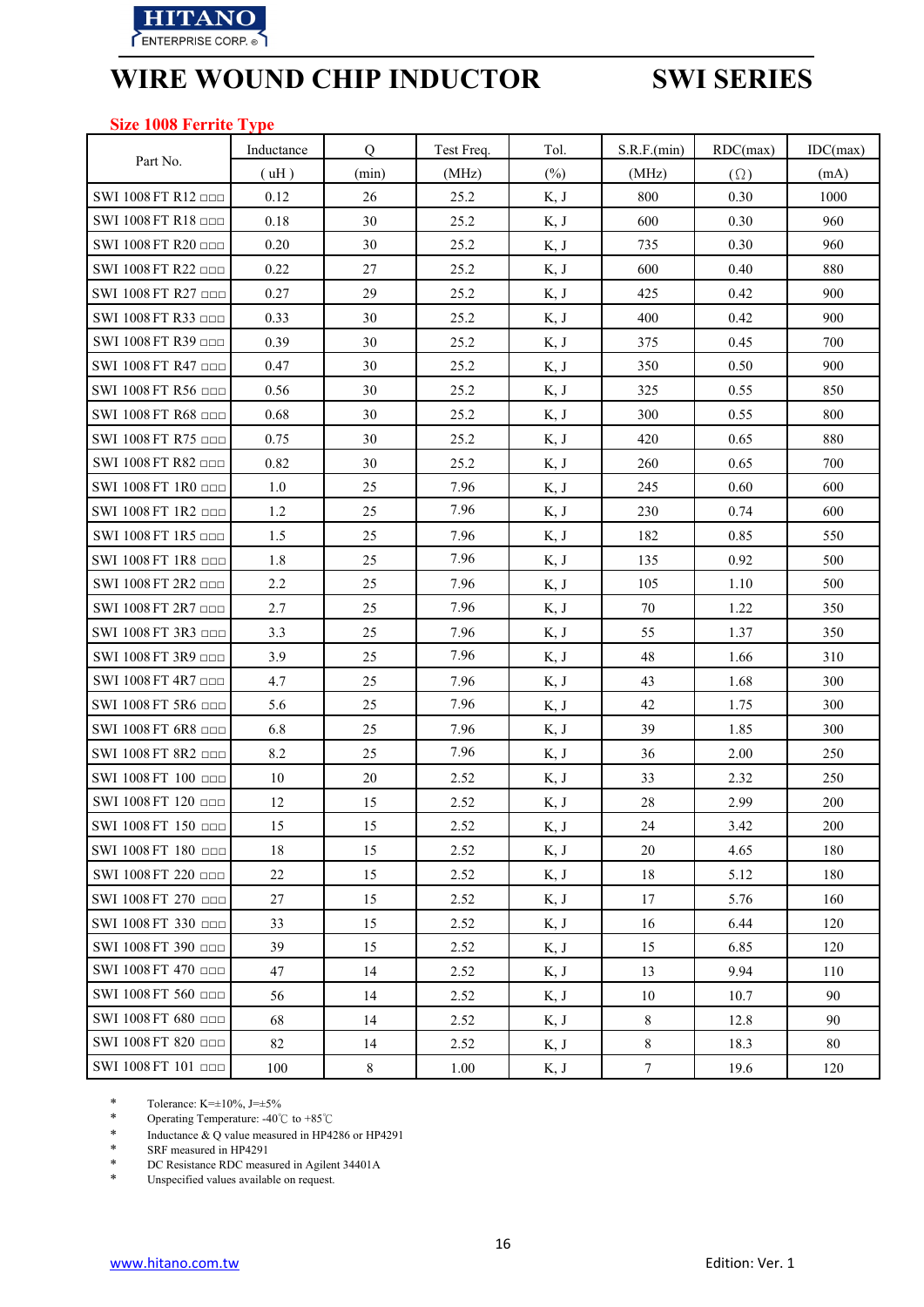

### **Size 1008 Ferrite Type/High Current**

|                            | Inductance      | Q     | Test Freq. | Tol.   | S.R.F.(min)    | RDC(max)   | IDC(max) |
|----------------------------|-----------------|-------|------------|--------|----------------|------------|----------|
| Part No.                   | $(\mathrm{uH})$ | (min) | (MHz)      | $(\%)$ | (MHz)          | $(\Omega)$ | (mA)     |
| SWI 1008 HT R22 000        | 0.22            | 35    | 25.2       | K, J   | 800            | 0.15       | 2600     |
| SWI 1008 HT R47 <b>ODD</b> | 0.47            | 35    | 25.2       | K, J   | 460            | 0.20       | 2400     |
| SWI 1008 HT R68 OOD        | 0.68            | 35    | 25.2       | K, J   | 400            | 0.30       | 2200     |
| SWI 1008 HT R82 000        | 0.82            | 35    | 25.2       | K, J   | 360            | 0.35       | 1800     |
| SWI 1008 HT 1R0 000        | 1.0             | 22    | 7.96       | K, J   | 245            | 0.35       | 800      |
| SWI 1008 HT 1R2 000        | 1.2             | 25    | 7.96       | K, J   | 230            | 0.40       | 550      |
| SWI 1008 HT 1R5 000        | 1.5             | 25    | 7.96       | K, J   | 182            | 0.45       | 550      |
| SWI 1008 HT 1R8 <b>DDD</b> | 1.8             | 25    | 7.96       | K, J   | 135            | 0.55       | 550      |
| SWI 1008 HT 2R2 ODD        | 2.2             | 22    | 7.96       | K, J   | 105            | 0.60       | 500      |
| SWI 1008 HT 2R7 000        | 2.7             | 25    | 7.96       | K, J   | 70             | 0.70       | 500      |
| SWI 1008 HT 3R3 <b>DDD</b> | 3.3             | 22    | 7.96       | K, J   | 55             | 0.75       | 450      |
| SWI 1008 HT 3R9 000        | 3.9             | 25    | 7.96       | K, J   | 50             | 0.80       | 450      |
| SWI 1008 HT 4R7 □□□        | 4.7             | 22    | 7.96       | K, J   | 45             | 0.90       | 400      |
| SWI 1008 HT 5R6 <b>DDD</b> | 5.6             | 22    | 7.96       | K, J   | 42             | 1.05       | 400      |
| SWI 1008 HT 6R8 000        | 6.8             | 22    | 7.96       | K, J   | 40             | 1.05       | 400      |
| SWI 1008 HT 8R2 000        | 8.2             | 22    | 7.96       | K, J   | 36             | 1.30       | 350      |
| SWI 1008 HT 100 000        | 10              | 20    | 2.52       | K, J   | 35             | 1.55       | 300      |
| SWI 1008 HT 120 000        | 12              | 20    | 2.52       | K, J   | 30             | 2.10       | 280      |
| SWI 1008 HT 150 000        | 15              | 20    | 2.52       | K, J   | 24             | 2.38       | 250      |
| SWI 1008 HT 180 000        | 18              | 20    | 2.52       | K, J   | 20             | 2.60       | 200      |
| SWI 1008 HT 220 000        | 22              | 20    | 2.52       | K, J   | 18             | 2.92       | 200      |
| SWI 1008 HT 330 000        | 33              | 20    | 2.52       | K, J   | 16             | 4.10       | 180      |
| SWI 1008 HT 470 000        | 47              | 23    | 2.52       | K, J   | 17             | 7.80       | 350      |
| SWI 1008 HT 101 000        | 100             | 13    | 1.00       | K, J   | $\overline{4}$ | 13.2       | 200      |
| SWI 1008 HT 221 □□□        | 220             | 13    | 1.00       | K, J   | $\overline{3}$ | 26.5       | 140      |
| SWI 1008 HT 331 000        | 330             | 13    | 1.00       | K, J   | $\overline{2}$ | 32.5       | 110      |

\* Tolerance: K= $\pm 10\%$ , J= $\pm 5\%$ <br>\* Operating Temperature: -40°

\* Operating Temperature: -40℃ to +85℃

\* Inductance & Q value measured in HP4286 or HP4291<br>
\* SRF measured in HP4291

\* SRF measured in HP4291

\* DC Resistance RDC measured in Agilent 34401A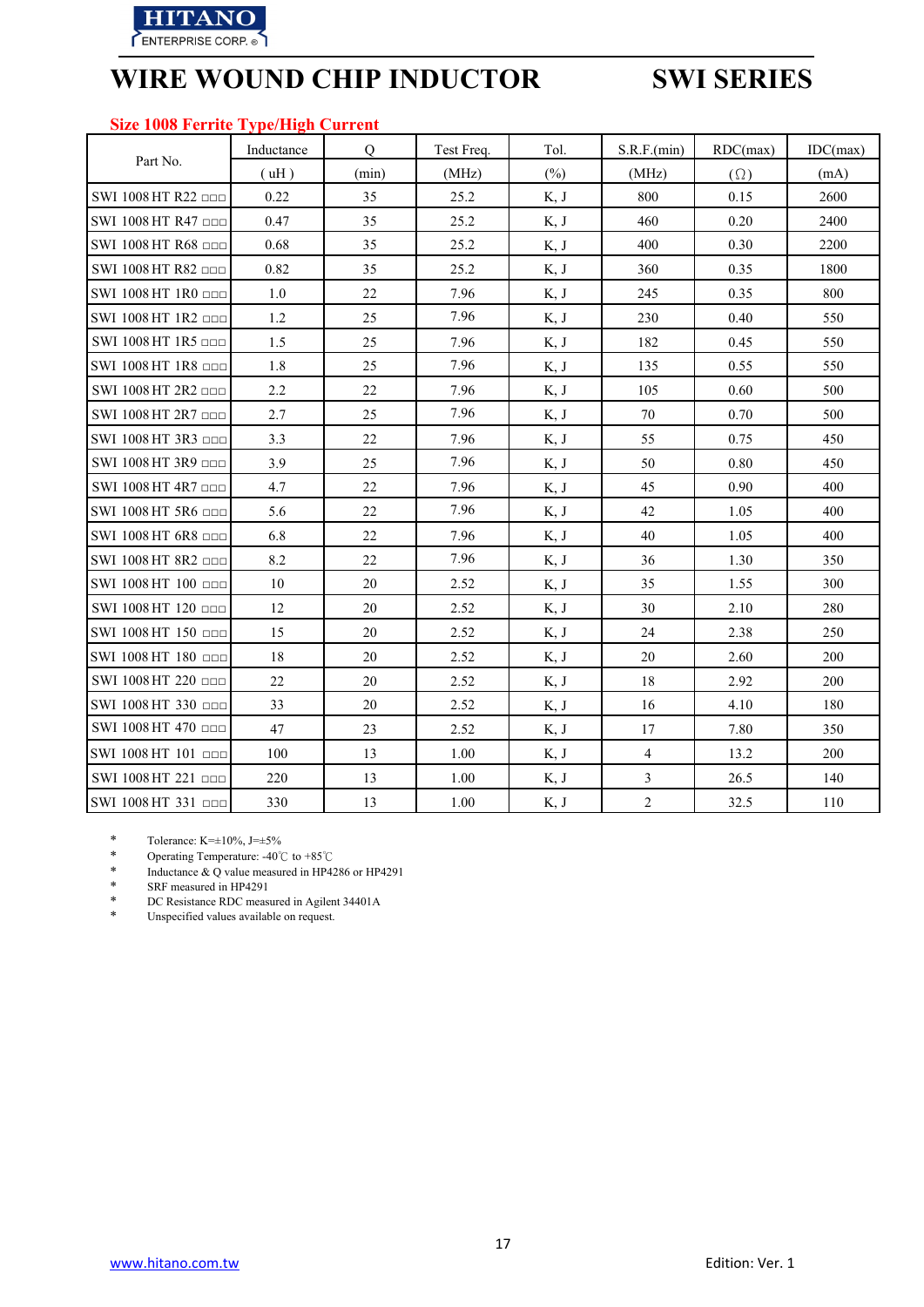

### **Size 1210 Ceramic Type**

|                     |        | Inductance     |                     | Tol.    |     | Q value    | S.R.F.(min) | $RDC(max)$ IDC(max) |      |
|---------------------|--------|----------------|---------------------|---------|-----|------------|-------------|---------------------|------|
| Part No.            |        | (nH)           |                     | $(\%)$  | Min | Test Freq. | (MHz)       | $(\Omega)$          | (mA) |
| SWI 1210 CT 4N7 000 | 4.7    | $\overline{a}$ | 100 MHz             | B, S    | 50  | 1000 MHZ   | 6000        | 0.06                | 1000 |
| SWI 1210 CT 5N6 000 | 5.6    | $\overline{a}$ | 100 MHz             | K, J    | 50  | 1000 MHZ   | 5500        | 0.08                | 1000 |
| SWI 1210 CT 10N ODD | 10     | $\mathcal{a}$  | 100 MHz             | K, J, G | 60  | 500 MHz    | 4000        | 0.06                | 1000 |
| SWI 1210 CT 12N OOD | 12     | $\mathcal{a}$  | 100 MHz             | K, J, G | 60  | 500 MHz    | 3400        | 0.06                | 1000 |
| SWI 1210 CT 15N ODD | 15     | $\overline{a}$ | 100 MHz             | K, J, G | 60  | 500 MHz    | 3200        | 0.06                | 1000 |
| SWI 1210 CT 18N OOD | 18     | $\mathcal{a}$  | 100 MHz             | K, J, G | 60  | 300 MHz    | 2800        | 0.06                | 1000 |
| SWI 1210 CT 22N OOD | $22\,$ | $\overline{a}$ | 100 MHz             | K, J, G | 60  | 300 MHz    | 2100        | 0.08                | 1000 |
| SWI 1210 CT 27N OOD | 27     | $\overline{a}$ | 100 MHz             | K, J, G | 60  | 300 MHz    | 1900        | 0.08                | 1000 |
| SWI 1210 CT 33N □□□ | 33     | $\mathcal{a}$  | 100 MHz             | K, J, G | 60  | 300 MHz    | 1700        | 0.08                | 1000 |
| SWI 1210 CT 39N ODD | 39     | $\overline{a}$ | 100 MHz             | K, J, G | 60  | 300 MHz    | 1700        | 0.08                | 1000 |
| SWI 1210 CT 47N OOD | 47     | $\overline{a}$ | $100\ \mathrm{MHz}$ | K, J, G | 60  | 300 MHz    | 1400        | 0.08                | 1000 |
| SWI 1210 CT 56N OOD | 56     | $\overline{a}$ | 100 MHz             | K, J, G | 60  | 300 MHz    | 1100        | 0.10                | 1000 |
| SWI 1210 CT 68N OOD | 68     | $\mathcal{a}$  | 100 MHz             | K, J, G | 60  | 300 MHz    | 1000        | 0.10                | 1000 |
| SWI 1210 CT 82N OOD | 82     | $\mathcal{a}$  | 100 MHz             | K, J, G | 60  | 300 MHz    | 1000        | 0.10                | 1000 |
| SWI 1210 CT R10 000 | 100    | $\overline{a}$ | 100 MHz             | K, J, G | 60  | 300 MHz    | 900         | 0.10                | 1000 |
| SWI 1210 CT R12 □□□ | 120    | $\overline{a}$ | 50 MHz              | K, J, G | 60  | 300 MHz    | 900         | 0.12                | 800  |
| SWI 1210 CT R15 □□□ | 150    | $\overline{a}$ | 50 MHz              | K, J, G | 60  | 300 MHz    | 800         | 0.18                | 800  |
| SWI 1210 CT R18 □□□ | 180    | $\overline{a}$ | 50 MHz              | K, J, G | 60  | 300 MHz    | 760         | 0.21                | 800  |
| SWI 1210 CT R22 000 | 220    | $\mathcal{a}$  | 50 MHz              | K, J, G | 60  | 300 MHz    | 660         | 0.27                | 800  |
| SWI 1210 CT R27 000 | 270    | $\mathcal{D}$  | 50 MHz              | K, J, G | 50  | 300 MHz    | 600         | 0.33                | 700  |
| SWI 1210 CT R33 □□□ | 330    | $\overline{a}$ | 50 MHz              | K, J, G | 50  | 100 MHz    | 550         | 0.37                | 650  |
| SWI 1210 CT R39 □□□ | 390    | $\overline{a}$ | 50 MHz              | K, J, G | 50  | 100 MHz    | 500         | 0.63                | 600  |
| SWI 1210 CT R47 □□□ | 470    | $\overline{a}$ | 50 MHz              | K, J, G | 50  | 100 MHz    | 450         | 0.69                | 550  |
| SWI 1210 CT R56 □□□ | 560    | $\overline{a}$ | 50 MHz              | K, J, G | 50  | 100 MHz    | 400         | 0.90                | 450  |
| SWI 1210 CT R68 □□□ | 680    | $\overline{a}$ | 25 MHz              | K, J, G | 50  | 100 MHz    | 380         | 1.05                | 400  |
| SWI 1210 CT R82 □□□ | 820    | $\overline{a}$ | 25 MHz              | K, J, G | 50  | 100 MHz    | 350         | 1.45                | 350  |
| SWI 1210 CT 1R0 000 | 1000   | $\overline{a}$ | 25 MHz              | K, J, G | 45  | 100 MHz    | 300         | 1.90                | 280  |
| SWI 1210 CT 1R2 □□□ | 1200   | $\overline{a}$ | 7.96 MHz            | K, J, G | 45  | 50 MHz     | 300         | 2.20                | 250  |
| SWI 1210 CT 1R5 □□□ | 1500   | $\overline{a}$ | 7.96 MHz            | K, J, G | 45  | 50 MHz     | 250         | 2.43                | 220  |
| SWI 1210 CT 1R8 000 | 1800   | $\overline{a}$ | 7.96 MHz            | K, J, G | 45  | 50 MHz     | 200         | 3.36                | 180  |
| SWI 1210 CT 2R2 000 | 2200   | $\mathcal{a}$  | 7.96 MHz            | K, J, G | 45  | 50 MHz     | 200         | 3.50                | 150  |
| SWI 1210 CT 3R3 ppp | 3300   | $\overline{a}$ | 7.96 MHz            | K, J, G | 25  | 25 MHz     | 140         | 10.0                | 50   |

\* Tolerance: K= $\pm 10\%$ , J= $\pm 5\%$ , G= $\pm 2\%$ , B= $\pm 0.2$ nH, S= $\pm 0.3$ nH<br>\* Operating Temperature: -40°C to +125°C

\* Operating Temperature: -40℃ to +125℃

\* Inductance & Q value measured in HP4286 or HP4291<br>
SRF measured in HP4287

\* SRF measured in HP4287<br>\* DC Resistance RDC measure

\* DC Resistance RDC measured in Micro-ohm meter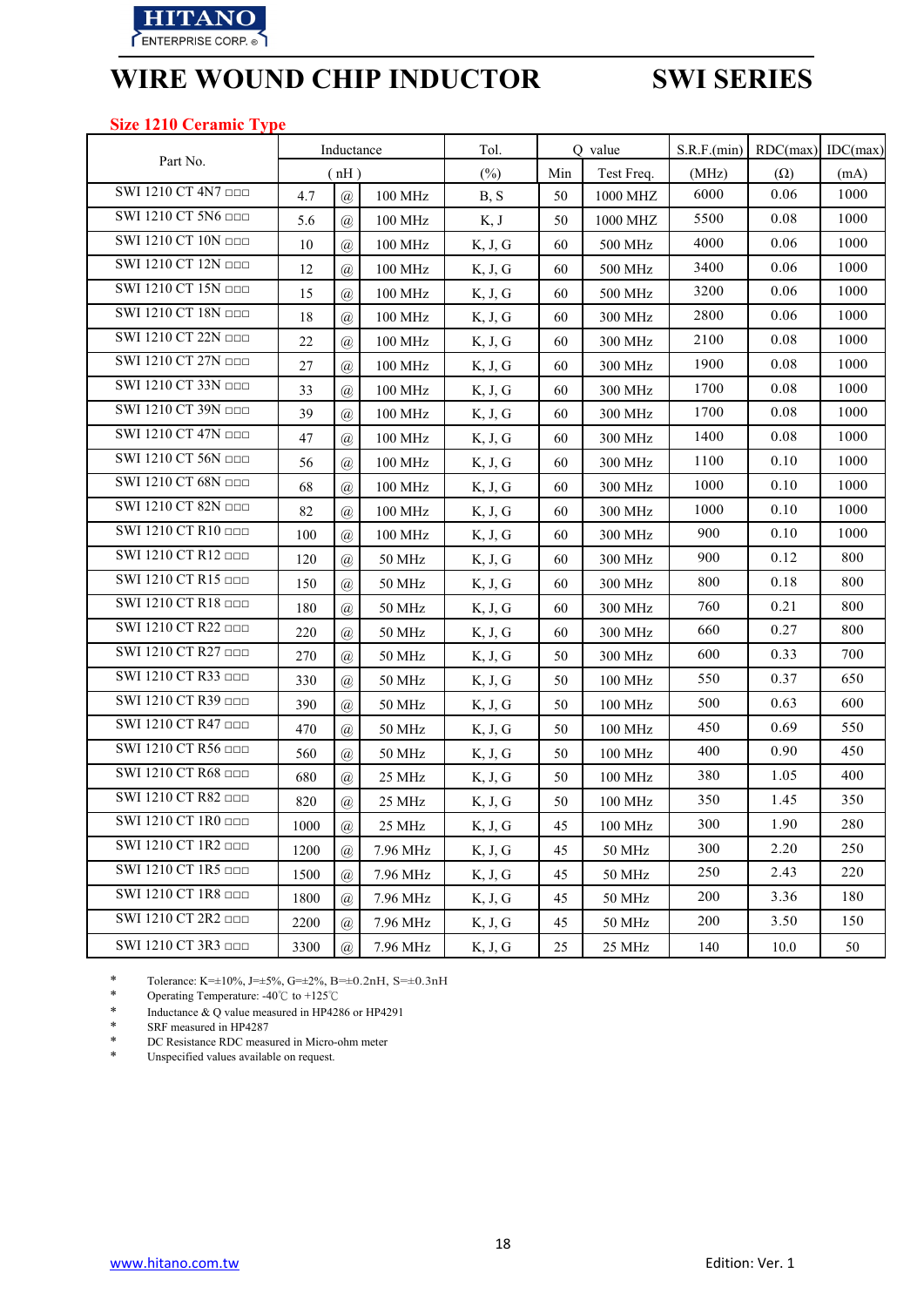

### **Size 1210 Ferrite Type**

|                        | Inductance | $\overline{O}$ | Test Freq. | Tol.    | S.R.F.(min) | RDC(max)   | IDC(max) |
|------------------------|------------|----------------|------------|---------|-------------|------------|----------|
| Part No.               | (uH)       | (min)          | (MHz)      | $(\% )$ | (MHz)       | $(\Omega)$ | (mA)     |
| SWI 1210 FT 1R2 0-00   | 1.2        | 30             | 7.96       | K, J    | 100         | 0.70       | 390      |
| SWI 1210 FT 1R5 p-pp   | 1.5        | 30             | 7.96       | K, J    | 85          | 0.75       | 370      |
| SWI 1210 FT 1R8 p-pp   | 1.8        | 30             | 7.96       | K, J    | 80          | 0.80       | 350      |
| SWI 1210 FT 2R2 p-pp   | 2.2        | 30             | 7.96       | K, J    | 75          | 0.90       | 320      |
| SWI 1210 FT 2R7 $\Box$ | 2.7        | 30             | 7.96       | K, J    | 70          | 1.10       | 290      |
| SWI 1210 FT 3R3 $\Box$ | 3.3        | 30             | 7.96       | K, J    | 60          | 1.40       | 260      |
| SWI 1210 FT 3R9 p-pp   | 3.9        | 30             | 7.96       | K, J    | 55          | 1.70       | 250      |
| SWI 1210 FT 4R7 $n-m$  | 4.7        | 20             | 7.96       | K, J    | 50          | 2.30       | 220      |
| SWI 1210 FT 5R6 p-pp   | 5.6        | 20             | 7.96       | K, J    | 47          | 1.60       | 200      |
| SWI 1210 FT 6R8 p-pp   | 6.8        | 20             | 7.96       | K, J    | 43          | 2.20       | 180      |
| SWI 1210 FT 8R2 $n-m$  | 8.2        | 20             | 7.96       | K, J    | 40          | 2.40       | 170      |
| SWI 1210 FT 100 n-nn   | 10         | 15             | 2.52       | K, J    | 36          | 3.28       | 150      |
| SWI 1210 FT 120 p-pp   | 12         | 15             | 2.52       | K, J    | 33          | 3.40       | 140      |
| SWI 1210 FT 150 p-pp   | 15         | 15             | 2.52       | K, J    | 30          | 3.90       | 125      |
| SWI 1210 FT 180 n-nn   | 18         | 15             | 2.52       | K, J    | 27          | 4.20       | 110      |
| SWI 1210 FT 220 p-pp   | 22         | 15             | 2.52       | K, J    | 25          | 6.00       | 90       |
| SWI 1210 FT 270 p-pp   | 27         | 15             | 2.52       | K, J    | 20          | 6.80       | 80       |
| SWI 1210 FT 330 p-pp   | 33         | 15             | 2.52       | K, J    | 17          | 7.50       | 70       |
| SWI 1210 FT 390 p-pp   | 39         | 15             | 2.52       | K, J    | 16          | 8.00       | 65       |
| SWI 1210 FT 470 p-pp   | 47         | 15             | 2.52       | K, J    | 15          | 8.50       | 60       |

\* Tolerance: K= $\pm 10\%$ , J= $\pm 5\%$ <br>\* Operating Temperature: -40°

\* Operating Temperature: -40℃ to +85℃

\* Inductance & Q value measured in HP4286 or HP4291<br>
\* SRF measured in HP4291

\* SRF measured in HP4291

\* DC Resistance RDC measured in Agilent 34401A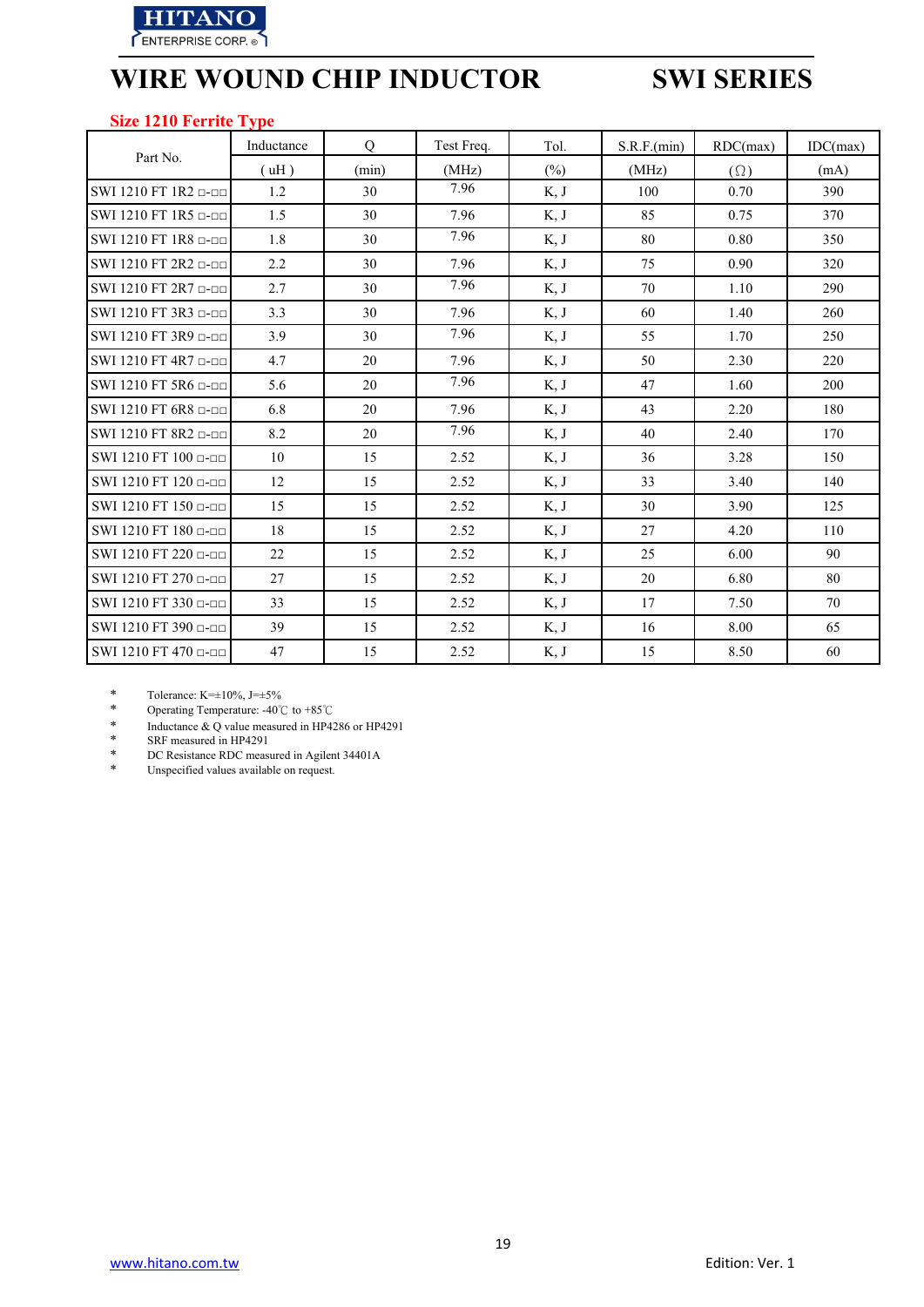

 $\blacksquare$  Soldering Profile

## **Reflow Soldering**



## **Manual Soldering**

Soldering iron tip temperature: 350°C max / within 3 seconds.

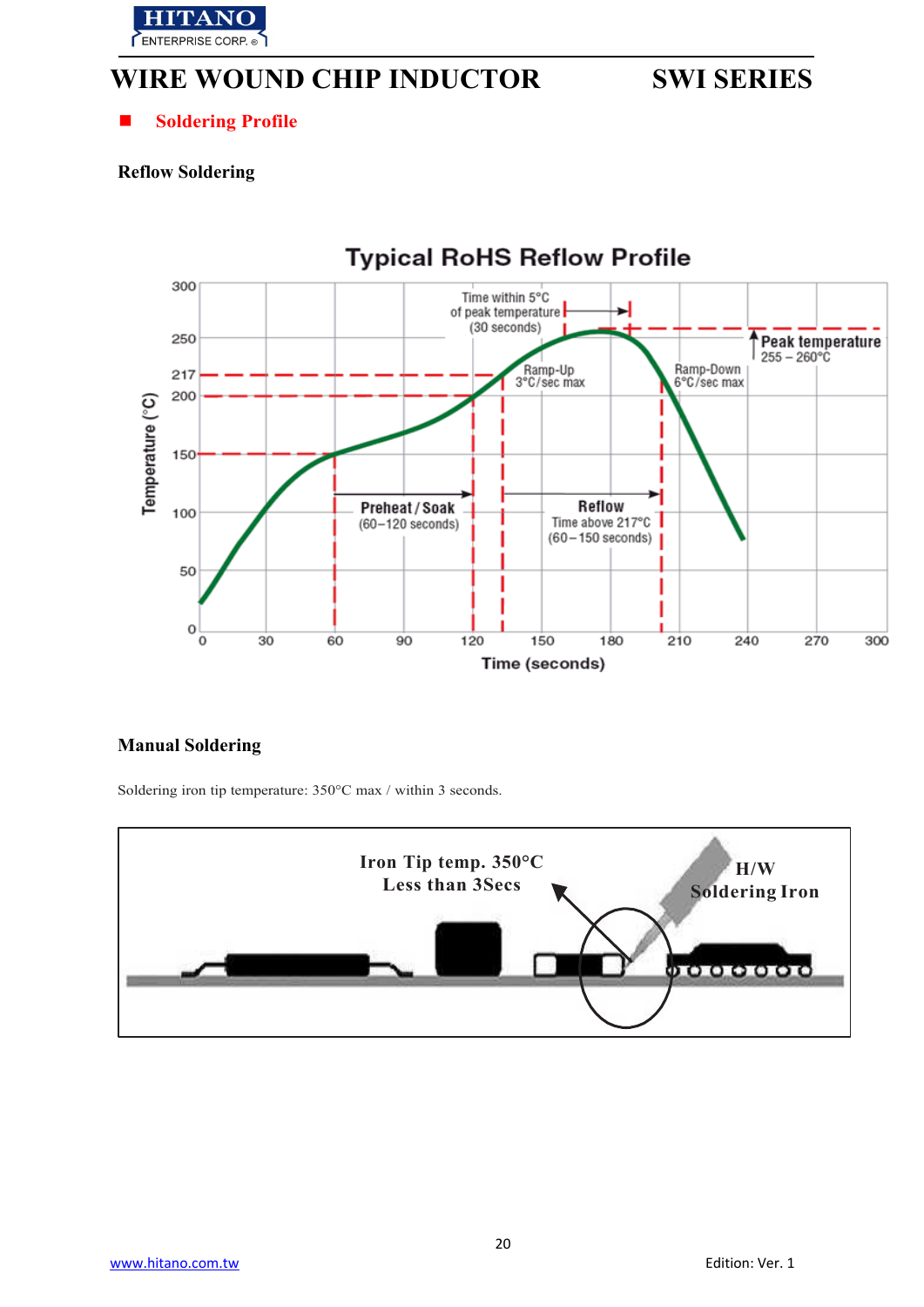

## **Specification & Test Method**

|                                      | <b>ITEM</b>                                          | <b>CONDITION</b>                                                                                                                                                                                                                                | <b>SPECIFICATION</b>                                                                                  |
|--------------------------------------|------------------------------------------------------|-------------------------------------------------------------------------------------------------------------------------------------------------------------------------------------------------------------------------------------------------|-------------------------------------------------------------------------------------------------------|
|                                      | Inductance and<br>Tolerance<br><b>Quality Factor</b> | Measuring Frequency:<br>As shown in Product Table<br>Measuring Temperature :<br>$+25 °C$                                                                                                                                                        | Within Specified Tolerance                                                                            |
| Mechanical<br><b>Characteristics</b> |                                                      | Insulation Resistance Measured at 100V DC between inductor terminals 1000 mega ohms minimum<br>and center of case.                                                                                                                              |                                                                                                       |
|                                      | Dielectric                                           | Measured at 500V AC between inductor terminals<br>Withstanding Voltageand center of case for a maximum of 1 minute.                                                                                                                             | No damage occurs when the test voltage is<br>applied.                                                 |
|                                      | Temperature<br>Coefficient of<br>Inductance (TCL)    | Over - 40 °C to + 85 °C at<br>frequency specified in Product Table.                                                                                                                                                                             | + 25 to 500 ppm / $^{\circ}$ C<br>$TCL = L1-L2$<br>x 106 (ppm $\degree$ C)<br>$L1(T1-T2)$             |
|                                      | (Push Test)                                          | The component shall be reflow soldered onto a P.<br>C. Board<br>Component Adhesion (240 °C $\pm$ 5°C for 20 seconds). Then a dynometer for Pd/Ag termination and 2Kg for Mo/Mn<br>force gauge shall be applied to any side of the<br>component. | 0402 series - 350g 0603 series - 1.0Kg<br>Other series - $0805 \sim 1210$ Minimum 1Kg<br>termination. |
| Electrical<br>Characteristics        | Drop Test                                            | The inductor shall be dropped two times on the<br>concrete floor<br>or the vinyl tile from 1M naturally.                                                                                                                                        | Change In Inductance: No more than 5%<br>Change In Q:<br>No more than 10%                             |
|                                      | Thermal Shock Test                                   | Each cycle shall consist of 30 minutes at -40 °C<br>followed by 30 minutes at +85 $^{\circ}$ C with a 20-<br>second maximum transition time between<br>temperature extremes. Test duration is 10 cycles.                                        | Change In Appearance: Without distinct<br>damage                                                      |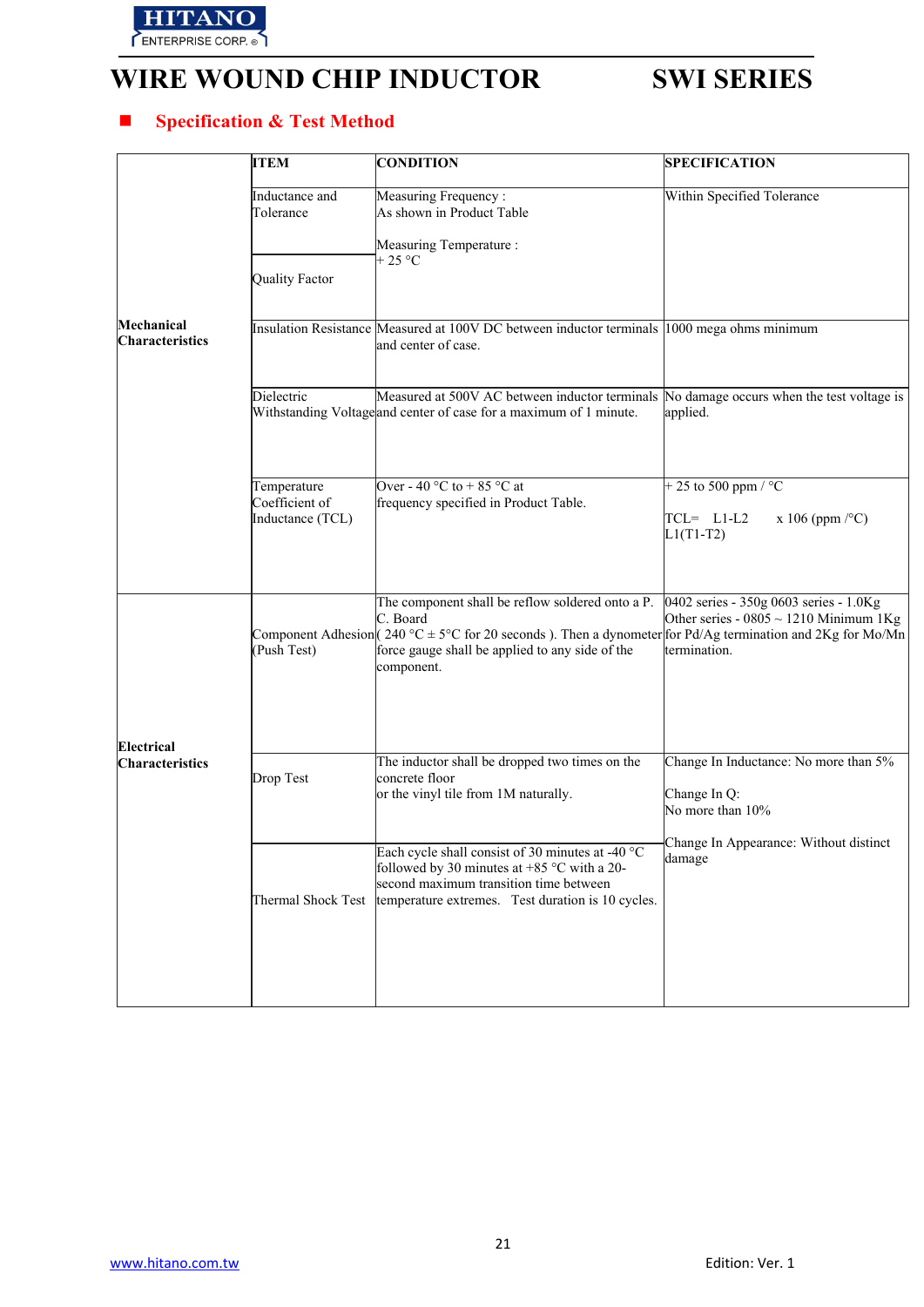

|                                     | <b>ITEM</b>                     | <b>CONDITION</b>                                                                                                                                                                                                                                                     | <b>SPECIFICATION</b>                                                           |
|-------------------------------------|---------------------------------|----------------------------------------------------------------------------------------------------------------------------------------------------------------------------------------------------------------------------------------------------------------------|--------------------------------------------------------------------------------|
|                                     | Solderability                   | Dip pads in flux and dip in solder pot containing lead free<br>solder at 240 °C $\pm$ 5°C for 5 seconds.                                                                                                                                                             | A minimum of 80% of the<br>metalized area must be covered<br>with solder.      |
|                                     | Resistance to<br>Soldering Heat | Dip the components into flux and dip into solder pot<br>containing lead free solder at 260 °C $\pm$ 5 °C for 5 $\pm$ 2<br>seconds.                                                                                                                                   |                                                                                |
|                                     |                                 | Inductors shall be randomly vibrated at amplitude of<br>1.5mm and frequency of 10 - 55 Hz: $0.04$ G / Hz for a<br>Vibration (Random) minimum of 15 minutes per axis for each of the three axes.                                                                      | Change In Inductance: No more<br>than $5%$<br>Change In Q:<br>No more than 10% |
| Endurance<br><b>Characteristics</b> | Cold Temperature<br>Storage     | Inductors shall be stored at temperature of<br>$-40$ °C $\pm$ 2 °C for 1000hrs (+48-0 hrs.) Then inductors shall<br>be subjected to standard atmospheric conditions for 1 hour.<br>After that, measurement shall be made.                                            | Change In Appearance : Without<br>distinct damage                              |
|                                     | High Temperature<br>Storage     | Inductors shall be stored at temperature of 85 °C $\pm$ 2 °C for<br>1000hrs $(+48 - 0)$ hrs.)<br>Then inductors shall be subjected to standard atmospheric<br>conditions for 1 hour. After that, measurement shall be<br>made.                                       |                                                                                |
|                                     |                                 | Inductors shall be stored in the chamber at 45 $^{\circ}$ C at 90 - 95<br>R. H. for 1000 hours. Then inductors are to be tested after 2<br>Moisture Resistance hours at room temperature.                                                                            |                                                                                |
|                                     | High Temperature<br>with Loaded | Inductors shall be stored in the chamber at<br>$+85^{\circ}$ C for 1000 hours with rated current applied. Inductors<br>shall be tested at the beginning of test at 500 hours and<br>1000 hours. Then inductors are to be tested after 1 hour at<br>room temperature. | Inductors shall not have a shorted or<br>open winding.                         |
|                                     |                                 |                                                                                                                                                                                                                                                                      |                                                                                |